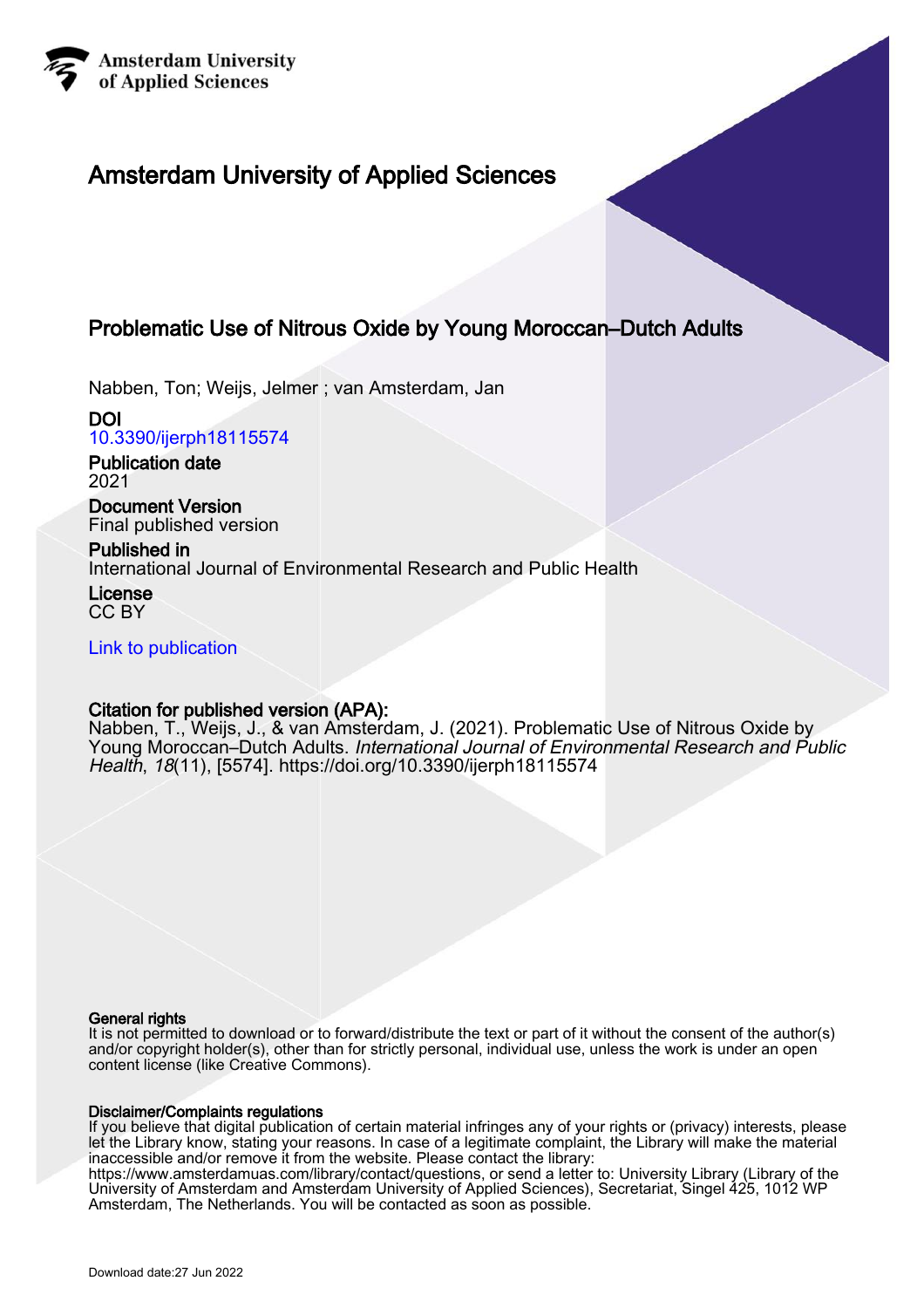



# *Article* **Problematic Use of Nitrous Oxide by Young Moroccan–Dutch Adults**

**Ton Nabben <sup>1</sup> , Jelmer Weijs <sup>2</sup> and Jan van Amsterdam 3,\***

- <sup>1</sup> Urban Governance & Social Innovation, Amsterdam University of Applied Sciences, P.O. Box 2171, 1000 CD Amsterdam, The Netherlands; a.l.w.m.nabben2@hva.nl
- 2 Jellinek, Department High Care Detox, Vlaardingenlaan 5, 1059 GL Amsterdam, The Netherlands; Jelmer.Weijs@jellinek.nl
- <sup>3</sup> Amsterdam University Medical Center, Department of Psychiatry, University of Amsterdam, P.O. Box 22660, 1100 DD Amsterdam, The Netherlands
- **\*** Correspondence: vanamsterdam@gmx.net

**Abstract:** The recreational use of nitrous oxide (N2O; laughing gas) has largely expanded in recent years. Although incidental use of nitrous oxide hardly causes any health damage, problematic or heavy use of nitrous oxide can lead to serious adverse effects. Amsterdam care centres noticed that Moroccan–Dutch young adults reported neurological symptoms, including severe paralysis, as a result of problematic nitrous oxide use. In this qualitative exploratory study, thirteen young adult Moroccan–Dutch excessive nitrous oxide users were interviewed. The determinants of problematic nitrous oxide use in this ethnic group are discussed, including their low treatment demand with respect to nitrous oxide abuse related medical–psychological problems. Motives for using nitrous oxide are to relieve boredom, to seek out relaxation with friends and to suppress psychosocial stress and negative thoughts. Other motives are depression, discrimination and conflict with friends or parents. The taboo culture surrounding substance use—mistrust, shame and macho culture frustrates timely medical/psychological treatment of Moroccan–Dutch problematic nitrous oxide users. It is recommended to use influencers in media campaigns with the aim to decrease the risks of heavy nitrous oxide use and improve treatment access. Outreach youth workers can also play an important role in motivating socially isolated users to seek medical and or psychological help.

**Keywords:** laughing gas; N2O; problematic use; Moroccan–Dutch; Muslim; treatment demand; nitrous oxide; adverse effects; recreational use; drug dependence; migrants

## **1. Introduction**

Nitrous oxide (N2O; "hippy crack"; laughing gas) is a safe and widely used anaesthetic agent and is also used as a propellant for whipped cream. Due to the modest euphoric effects [\[1\]](#page-15-0), nitrous oxide is also used recreationally [\[2](#page-15-1)[,3\]](#page-15-2). Nitrous oxide abuse is emerging throughout the USA, Australia and Europe.

## *1.1. Prevalence of Nitrous Oxide Use*

Recreational nitrous oxide use is defined as fewer than ten nitrous oxide balloons per event or per month [\[2\]](#page-15-1). According to the Global Drug Survey [\[4](#page-15-3)[,5\]](#page-15-4), nitrous oxide has become the seventh most used recreational drug in the UK with a last year use prevalence of 21% in 2013 (average age: 24.3 years). The 2016/17 Crime Survey for England and Wales reported that among the 16–24 year old subjects, the last year prevalence of nitrous oxide use was 9.3% (males, 11.1%; females, 7.4%) [\[6\]](#page-16-0). The Global Drug Survey 2016 reported that last year use in the Netherlands was 33% vs. 38% and 23.7% in the United Kingdom [\[4\]](#page-15-3). Indeed, in the Netherlands, nitrous oxide is gaining popularity in both secondary school students [\[7\]](#page-16-1) and the general population [\[8\]](#page-16-2), especially among young adults and those who are highly educated [\[9\]](#page-16-3). More than a quarter of the students (30%) of post-secondary



**Citation:** Nabben, T.; Weijs, J.; van Amsterdam, J. Problematic Use of Nitrous Oxide by Young Moroccan–Dutch Adults. *Int. J. Environ. Res. Public Health* **2021**, *18*, 5574. [https://doi.org/10.3390/](https://doi.org/10.3390/ijerph18115574) [ijerph18115574](https://doi.org/10.3390/ijerph18115574)

Academic Editor: Styliani (Stella) Vlachou

Received: 18 April 2021 Accepted: 21 May 2021 Published: 23 May 2021

**Publisher's Note:** MDPI stays neutral with regard to jurisdictional claims in published maps and institutional affiliations.



**Copyright:** © 2021 by the authors. Licensee MDPI, Basel, Switzerland. This article is an open access article distributed under the terms and conditions of the Creative Commons Attribution (CC BY) license (https:/[/](https://creativecommons.org/licenses/by/4.0/) [creativecommons.org/licenses/by/](https://creativecommons.org/licenses/by/4.0/)  $4.0/$ ).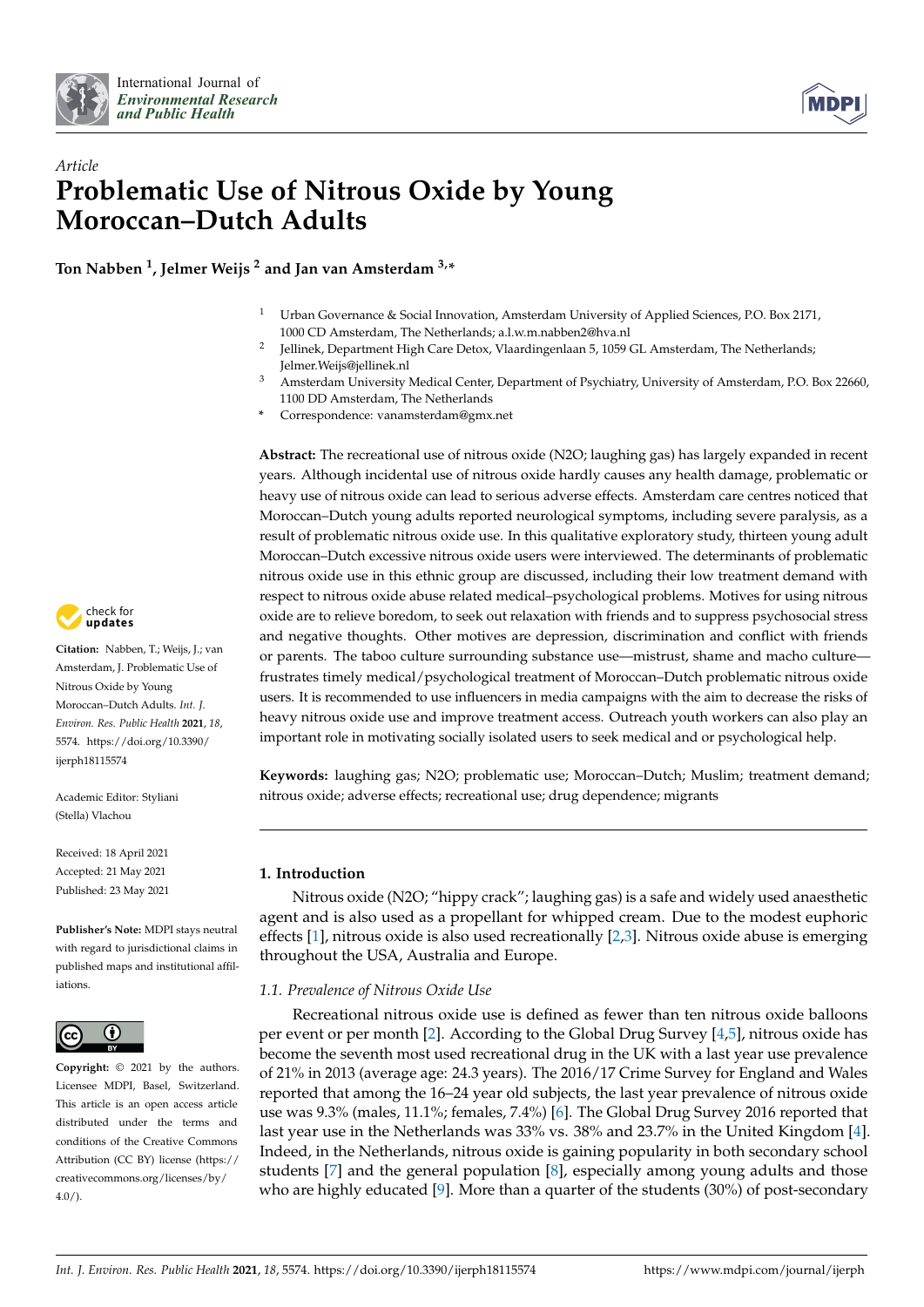vocational education reported that they had used nitrous oxide in 2019 with 8% in the past month [\[10\]](#page-16-4).

Pupils with a non-Western migrant background have more experience with the use of nitrous oxide than pupils without a migrant background [\[9\]](#page-16-3). A recent survey among Dutch adolescents (14–18 years old) corroborates these results as nitrous oxide use was associated with a non-Dutch ethnic background ( $OR = 2.10$ ), lower education levels ( $OR = 1.88$ ) and binge drinking  $(OR = 2.49)$  [\[11\]](#page-16-5). Last year and last month use of nitrous oxide among Dutch people with a non-Western migrant background (3.6% and 1.2%, respectively) is higher than among those with a Dutch background (2.5% and 0.8%, respectively) [\[9\]](#page-16-3).

The majority (77%) of nitrous oxide users were unaware of the drug's harmful effects [\[5\]](#page-15-4) and believed that the drug was safe because of its legal status [\[2\]](#page-15-1). However, the legal status for most young adult "party users" is irrelevant in their decision to use nitrous oxide [\[2\]](#page-15-1). Due to the increasing recreational use of nitrous oxide over the past ten years, including world-wide [\[12\]](#page-16-6), a legal prohibition is being considered to counter this [\[13](#page-16-7)[,14\]](#page-16-8). For the time being, nitrous oxide has been subject to the Commodities Act in the Netherlands (since July 2016). In France, some towns have already banned the sale of the gas to under 18-year-olds, and initiatives are underway to ban the sale to minors nationwide [\[15\]](#page-16-9).

### *1.2. Adverse Effects of Nitrous Oxide Use*

The frequency of nitrous oxide use varies with the largest group using nitrous oxide once or twice in the past year (45%), while 16% did so more than ten times [\[16\]](#page-16-10). Incidental use of nitrous oxide is hardly, or not at all, associated with major damage to health. Frequently reported side effects are headache, dizziness, fainting, accidental falls and tingling of hands and feet. Nitrous oxide induced persistent numbness/tinging (peripheral neuropathy; paraesthesia) in hands or feet is a dose-dependent neurological effect [\[5](#page-15-4)[,17\]](#page-16-11) with persistent numbness in 4.3% of last year users [\[5\]](#page-15-4).

However, the health damage of nitrous oxide, including its dependence risk, increases rapidly with daily use in higher daily doses; occasionally hundreds of cartridges were inhaled per day [\[18\]](#page-16-12). Especially after the emergence of larger nitrous oxide tanks (2-Kg tanks) in 2017–2018, the number of serious neurological complaints increased [\[19\]](#page-16-13). Following intensive use (10–20 balloons or more daily), serious neurological complications such as myelopathy and generalized demyelinating polyneuropathy [\[20](#page-16-14)[–24\]](#page-16-15) can occur due to nitrous oxide induced vitamin B12 deficiency [\[3](#page-15-2)[,25\]](#page-16-16). These complications are usually reversible and can generally be resolved through vitamin B12 supplementation (injections), but the neurological recovery may be retarded of even incomplete if patients continue to use nitrous oxide [\[26\]](#page-16-17).

The Drug Incidents Monitor registered a limited but increasing number of incidents involving nitrous oxide (in 2018: 51 reports; 0.8% of all drug incidents) [\[9\]](#page-16-3). In 2019, the Dutch Poison Centre (NVIC) received 128 reports of health complaints in people aged 13 and over after recreational use of nitrous oxide. Neurological complaints were reported in about a third of the reports, which indicated (chronic) abuse of large quantities [\[18\]](#page-16-12). In 42 out of 78 hospitals contacted by the Dutch Neurologists' Association, 64 young adults (mean age: 22 years) with a partial spinal cord injury following nitrous oxide use had been treated in the past two years (2018–2019) [\[27\]](#page-16-18), but the actual number of victims is believed to be greater. The recent increase in nitrous oxide related traffic incidents is another point of concern [\[9\]](#page-16-3).

#### *1.3. Moroccan–Dutch Young Adults*

Over the past three years, the number of nitrous oxide-related patients at the Reade rehabilitation centre, the emergency department (OLVG hospital, Amsterdam, The Netherlands) and addiction care (Jellinek) has steadily increased. Although this has not yet been explored and exact figures are not available, it involves several dozen young adult clients each year (mainly in their twenties), the majority of whom have a Moroccan migrant background.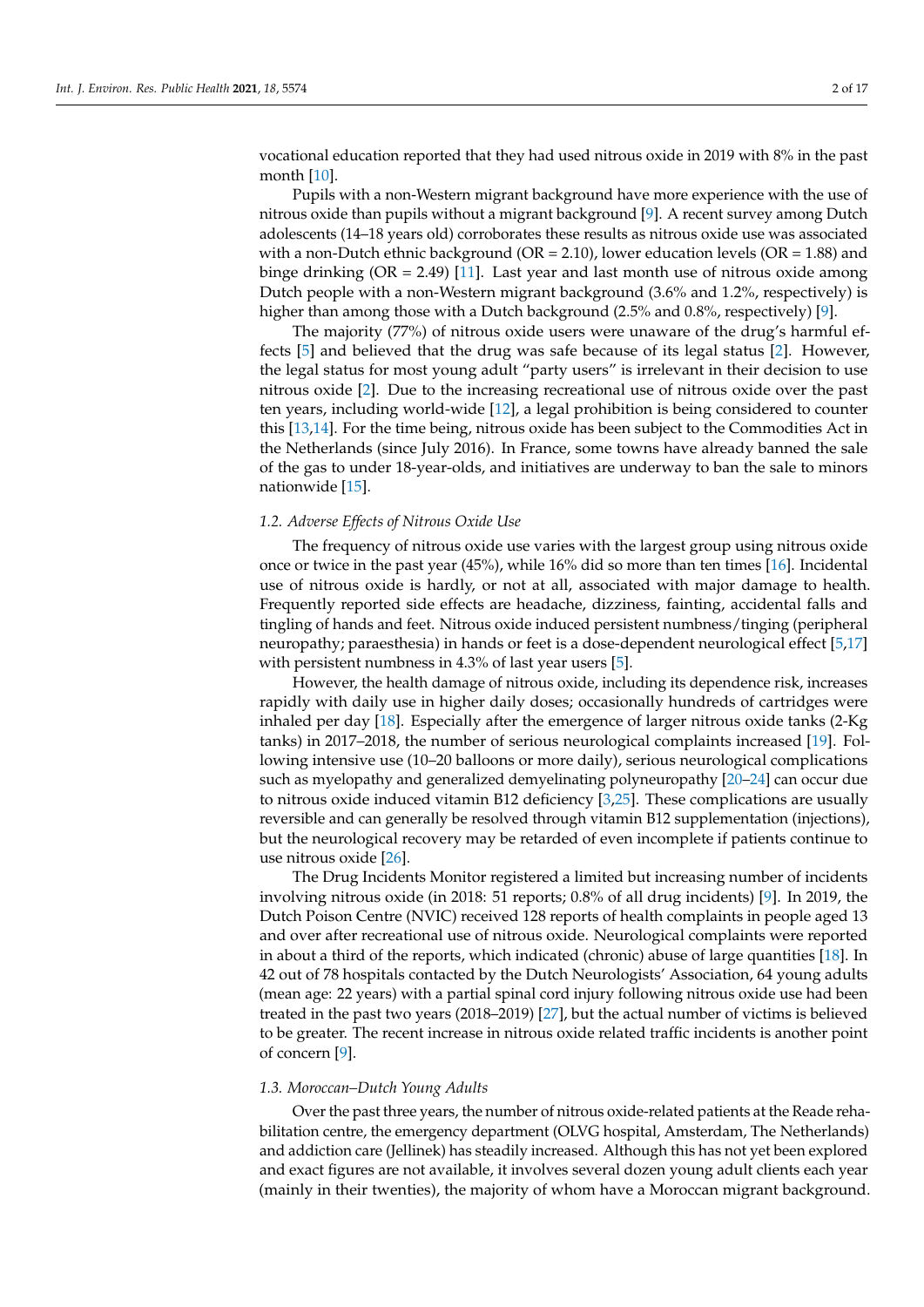That is why this explorative study focused specifically on Moroccan–Dutch youth. In the next section, a brief overview is given of the belief, substance use, health and youth culture in this group, because these appeared to be determinant of nitrous oxide abuse.

A large part (94%) of Moroccan–Dutch, including those belonging to the second generation [\[28\]](#page-16-19), consider themselves religious but non-practicing Muslims [\[29\]](#page-16-20), while the religious perception of their parents is stronger than that of the young adults [\[30](#page-16-21)[–32\]](#page-16-22). Particularly among young adult Muslims, Islamic beliefs often have a strong social influence in how they perceive mutual relationships and (online) social networks [\[33\]](#page-17-0). Compared to the Dutch, Moroccan–Dutch generally have more local and family ties, more homogeneous networks and their norms and values more conservative. For the Moroccan–Dutch, religion plays a greater role in life, tolerance toward "modern" behaviour is more limited and they are also less satisfied with their lives than the Dutch [\[34\]](#page-17-1).

#### *1.4. Drug Use in a Taboo Culture*

Ethnic minorities, like the Moroccan–Dutch community, live relatively more often in socially deprived areas and are more often less educated and unemployed; factors associated with problematic alcohol and drug use [\[35\]](#page-17-2). Perhaps even more relevant with respect to alcohol and drug abuse by Muslims is that it is part of Muslim taboo culture: the use of substances is "haram" (sinful). As such, young adult Muslims may find it difficult to regulate their drinking behaviour, which can lead to excessive alcohol consumption, especially in problematic home situations (particularly in residential youth care) [\[36\]](#page-17-3). Compared to Turkish–Dutch, Moroccan–Dutch drink 1.7 times more alcohol and three times more excessive alcohol (15.4% and 5.3%, respectively) [\[37\]](#page-17-4). Moroccan–Dutch in Amsterdam have an increased risk of alcohol abuse (OR = 2.25; 95% CI: 1.44–3.53) [\[38\]](#page-17-5) and regular drinkers of Moroccan descent have a significantly higher risk of developing "binge" drinking and alcohol dependence than regular drinkers in other ethnic minority groups [\[39\]](#page-17-6). With respect to cannabis, problematic use is more common among users with a non-Western migrant background than their Dutch peers (33% and 17%, respectively) [\[9\]](#page-16-3).

Problematic use of drugs may also arise from various personal, sociocultural factors (poor social support from family or friends) and/or psychological factors (low self-esteem, marginalization, discrimination, stigmatization, loneliness, boredom) [\[40\]](#page-17-7). The low selfesteem may also result from internalizing problems related to poor parental support, parentchild conflict, school/peer (being bored) and the adolescent's perceived discrimination, as observed among immigrant adolescents in the Netherlands [\[41\]](#page-17-8). Young Moroccan adults in the Netherlands often feel discriminated against mainly on the basis of their religion and Muslim identity [\[42\]](#page-17-9) and do not count as fully fledged [\[43\]](#page-17-10), and feel stigmatized, discriminated and excluded [\[42\]](#page-17-9). A recent systematic review showed that discrimination was associated with heavy and hazardous drinking, particularly within stress and coping frameworks [\[44\]](#page-17-11). Furthermore, stigmatization of drug dependence can hinder people's search for treatment [\[45,](#page-17-12)[46\]](#page-17-13). Avoiding seeking help and/or denying a (serious) emotional problem can also escalate problems. That fact that psychiatric illnesses are often taboo within Moroccan families is another point of concern [\[47\]](#page-17-14). Indeed, young adults with a Moroccan and Turkish background are underrepresented in regular youth mental health care: about half of what can be expected demographically [\[48](#page-17-15)[,49\]](#page-17-16).

In this qualitative exploratory study, we had the unique opportunity to interview young Moroccan–Dutch heavy users of nitrous oxide with the aim of identifying determinants of problematic nitrous oxide use. This is unique because this group is reluctant to share their thoughts about substance use, which for them is intertwined with shame.

#### **2. Methods**

It is difficult to obtain access to problematic nitrous oxide users outside of institutional settings. This problem is particularly acute for nitrous oxide as these users rarely come into contact with treatment services and those that do are unlikely to be representative of the larger population of users. The recruitment procedure did not produce a statistically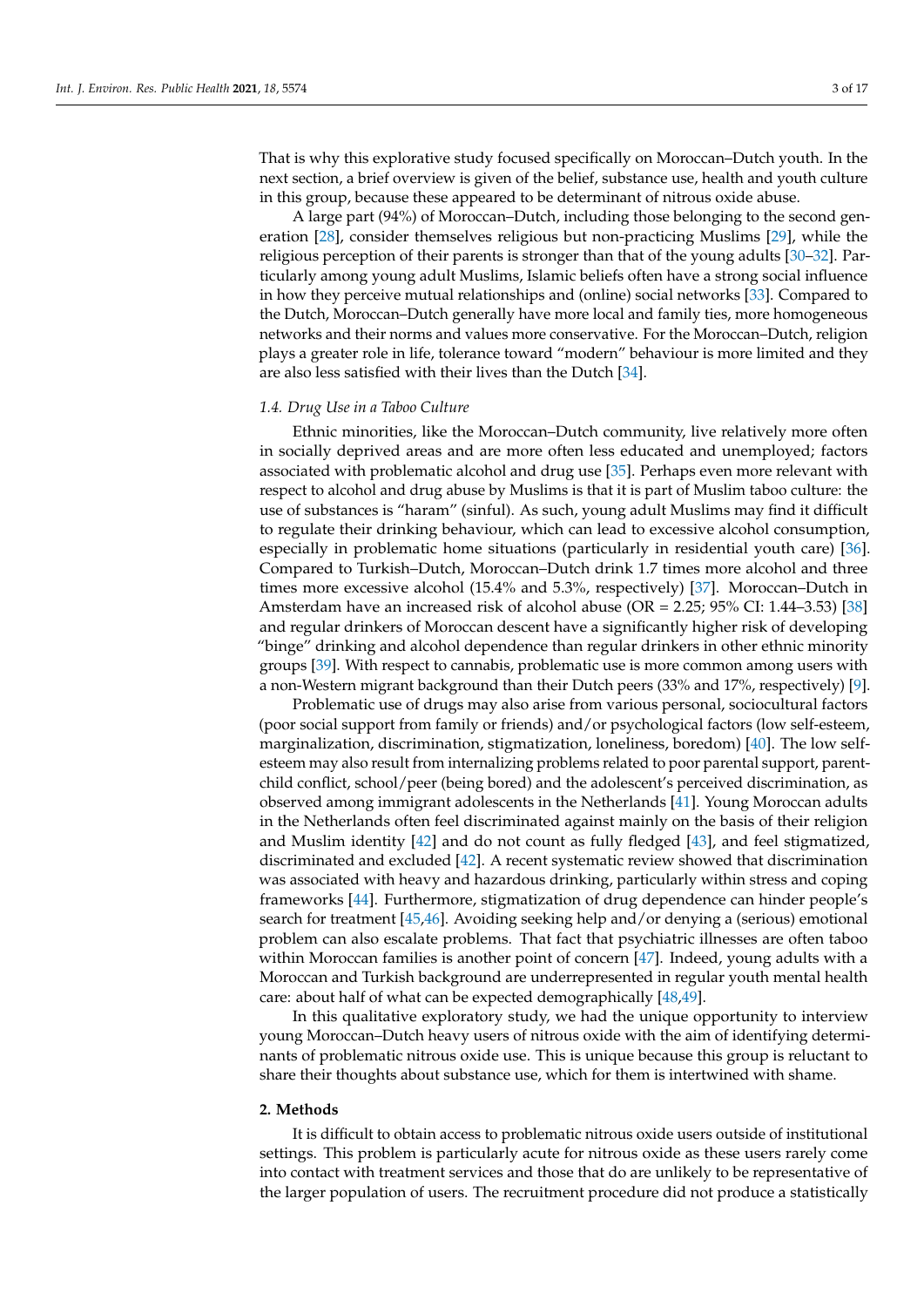random sample, mainly due to heavy impediment by feelings of shame among this group of problematic nitrous oxide users. Based on earlier signals in the research field, we opted to perform our research within the New-West district of Amsterdam, where relatively many Moroccan–Dutch people live [\[2,](#page-15-1)[50\]](#page-17-17). In this neighbourhood mainly Moroccan–Dutch young adults show problematic nitrous oxide use, which was our primary inclusion criterion.

The group of problematic nitrous oxide users consisted of two groups: seven young adults (5 men, 2 women; 19–28 years) who were in clinical or outpatient treatment (Reade and Jellinek) for their problematic use of nitrous oxide and six young adults (5 men, 1 woman; 19–22 years) who heavily use nitrous oxide, but who are not in treatment. The users who were not in treatment  $(N = 6)$  were recruited by youth workers in the New-West district who applied the snow-balling technique. The other group  $(N = 7)$  were recruited by patients' practitioner during the intake in the clinical and outpatient treatment centres. All interviewees had a Moroccan migrant background (aged 18–29 years) and lived with their parents/sister.

A list of topics were drawn up, covering questions about their use profile (frequency, dose), motives of use, awareness about health risks, effects encountered and their response to them and determinants of seeking help or not. This list (cf. Table [1\)](#page-4-0) served as a guideline for the (in-depth) interview. Prior to the in-depth interview, the seven participants who were in treatment were interviewed for one hour about issues, such as upbringing, faith, family, friends, education, work, going out and their expectations for the future. The indepth interview of approximately 2.5 h was mainly focused on their problems with nitrous oxide and additional questions were asked about motives for use, frequency and dosage, health complaints and use of social media. Furthermore, information was collected about the (taboo) culture around alcohol and drug use, their perception of health risks and care provision and why they entered health care at such a late phase. The six young people who did not receive treatment were interviewed for approximately 1.5 h with questions that were based on a shorter list of topics. All respondents insisted that the interviews not be recorded. The participants received a EUR 50 voucher as compensation for the interview. The professionals were interviewed for around 1.5 h about the living environment, the social domain of neighbourhood youth from different ethnic backgrounds and the risk factors to which they are exposed.

| <b>Key Issue</b>              | Example                                                                                                                    |
|-------------------------------|----------------------------------------------------------------------------------------------------------------------------|
| User profile                  | Starting age, dose, frequency, pathways of progression to<br>problematic use, drug expenditures                            |
| Social environment            | Upbringing, religion, social control, family, friends, education,<br>work, going out and their expectations for the future |
| Risk factors                  | Awareness and experiences of adverse effects, and response to<br>adverse effects                                           |
| Social and financial problems | Debt accumulation, deterioration of social interactions                                                                    |
| Treatment                     | Counselling, determinants of seeking help or not (shame,<br>sense of urgency, environment)                                 |

<span id="page-4-0"></span>**Table 1.** List of topics addressed.

#### **3. Results**

The problematic use of nitrous oxide was a sensitive subject for all young adults; they were not eager to speak about it and some were suspicious or ashamed to discuss their customs. They did state that through their stories they hoped to make young adults more aware of the health risks that nitrous oxide can cause. The young adults interviewed are cultural Muslims, where faith is important, but they do not practice their faith (no praying or visiting the mosque). Some are selective Muslims who regularly participate in the social and ritual practices, though not very frequently. Some respondents highlighted the double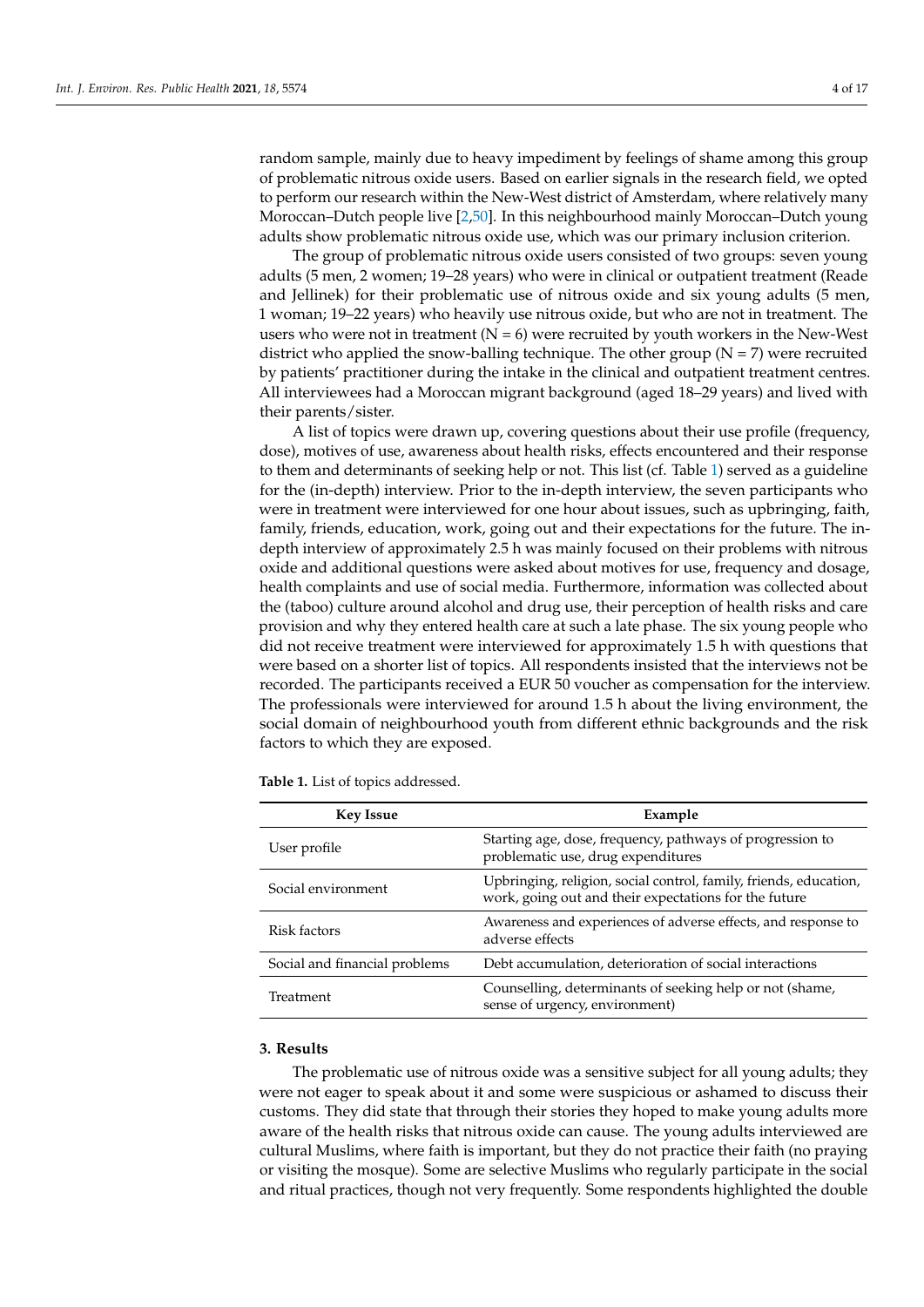standard in attitude toward drug use; that it is more easily overlooked and more accepted for men to use drugs than women.

#### *3.1. Starting with Nitrous Oxide Use*

In their spare time, the young adults are often elsewhere other than at home as the usually small houses in which they live afford little privacy. There is relatively little family income as the fathers often have low-skilled work, while the mothers mainly do the housework. The young adults themselves follow or followed vocational training and started working after having obtained their professional diploma. A few have dropped out halfway through and are unemployed. Some said they have a generous income for their age; some young people were vague about how they earned money but did hint that they are involved in illegal sales (nitrous oxide and cocaine) and profit well from it. One respondent (male, 22 years old), who is also selling nitrous oxide, has young people from the neighbourhood who deliver nitrous oxide tanks to customers for him. This picture is consistent with the stories of respondents, of whom at least half report they have accumulated debt (including health insurance, student debt or debts to family members) as a result of excessive nitrous oxide use. Finally, after having spoken with youth and social workers in the field, it would be easy to get the impression that nitrous oxide is popular only with marginalized youth in street cultures. However, other young adults who also reside in these neighbourhoods never had contact with youth work or the police, have completed an education and found work. The conversations show that they encountered nitrous oxide via other routes (friends, colleagues at work or in the nightlife circuit).

The respondents' curiosity was often triggered by the "hype" around nitrous oxide. Cool artists started singing positively about balloons in clips [\[2\]](#page-15-1), some friends had nitrous oxide whippets (small steel cartridges of 10 cc), girls only wanted to come to your party when there was nitrous oxide, local shops started to advertise and friends started trading with nitrous oxide via social media. Most young people started using nitrous oxide when they were underage (15–17 years old). In all cases, this was done in groups: during a school trip, after school at someone's home, together with girls and other friends in a hotel room, a shisha lounge, garage, park, a beach tent or on vacation in Morocco, as a respondent still remembered well. "My first time was in an underground bar in Tangier where we used balloons together with some friends. Nitrous oxide is not allowed in Morocco, but someone from the Netherlands had smuggled in a cargo load and made sure that customs would turn a blind eye. There was unlimited nitrous oxide at that party, and I used a lot of balloons for the first time. The waiters were all the time filling balloons through a whipped cream syringe. I didn't have to pay anything because us girls never have to pay for their drinks and balloons. We think that is normal. That's the way it goes" (Woman, 27 years old).

One male respondent (19 years old) said that the use of nitrous oxide balloons started when he was bored with friends. The atmosphere is immediately more fun and there are quite a lot of guys in the area who do it. Therefore, it is not that special. Although he saw people tripping out. Young people who have nothing to do with it walk away automatically when it is balloon time. One respondent remembers the time when he was in a park with a group. One friend suddenly showed up with a box of nitrous oxide cartridges. He was a novice and had never drunk, smoked or drank alcohol before. "I didn't want to at first, but when I saw that it made them happy, I also wanted to try a balloon. I felt tingling in my head. It was a wonderful feeling" (Man, 19 years old). A 17-year-old woman received her first nitrous oxide balloon from a gas tank. During that period, she spent a lot of time with a friend whose parents were often away in Dubai. "There was usually nitrous oxide, a 2-Kg tank you know. We were four girls. They already had experience with balloons. The first time I only did four. It was a nice, floating feeling" (Woman, 19 years old). When school closed (due to COVID-19) she started using almost every day with a girlfriend where boys always came with new tanks. "I never had to pay for it. It was always there."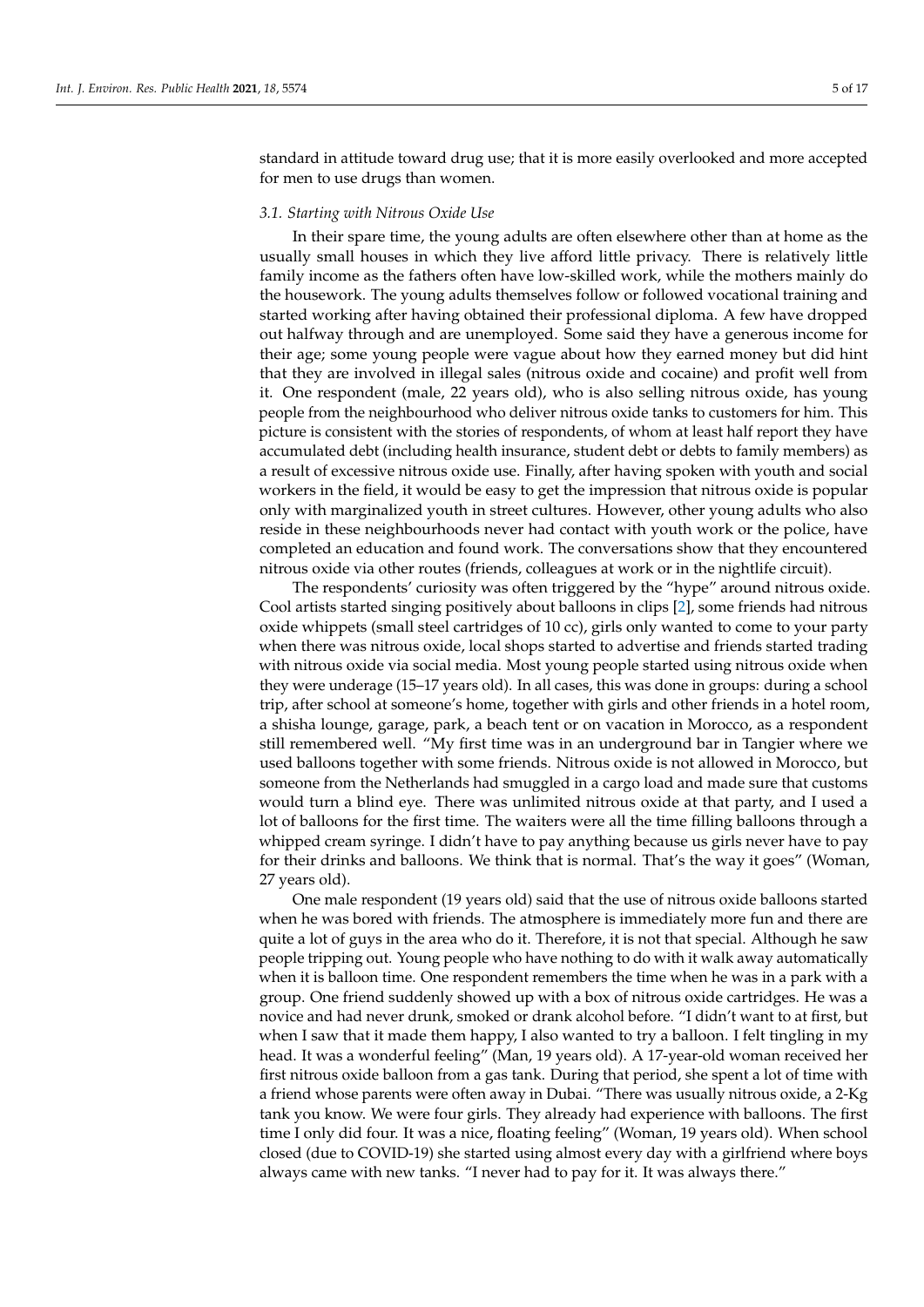#### *3.2. Drug Expenditures*

The idea that nitrous oxide is cheap may apply to recreational users who occasionally use balloons, but not to problematic users who think in terms of 2-Kg tanks costing EUR 40–50 (for about 125–150 balloons) and meanwhile have used hundreds of such tanks or spent EUR 30,000–50,000. One respondent still has a debt of EUR 11,000 to his sister, while another said: "I inhaled nitrous oxide worth 30,000 euros, resulting in a spinal cord injury." In contrast, the women interviewed said when they are going out, they rarely have to pay for their entrance, alcohol or nitrous oxide balloons, which in turn sometimes leads to psychological pressure for some of them when the "generous" giver starts making allusions about getting something in return. Conversations with women, stories circulate, confirm previous findings in Amsterdam [\[51\]](#page-17-18), about so-called "balloon hookers" who have sex with young men in exchange for free nitrous oxide; these boys are referred to by them as "Jacks". Some women criticize boys' double standards. They complain that girls expect them to have to "arrange" the nitrous oxide, but at the same time, partying without girls is less fun. "So, if you want to slow down the use of nitrous oxide in boys, you have to convince the girls not to go to those nitrous oxide parties", said a woman (18 years old).

#### *3.3. Perception and Experience with Alcohol and Drugs*

All participants reported that from a religious point of view, alcohol and drug use is labelled very negative (haram) in their family, and that this taboo subject is hardly ever discussed at home. With the exception of one respondent (Woman, 19 years old) whose father is no longer a Muslim (mother is). "The mosque warns about the errors of mind caused by drug use. It takes you from following the path. You get psychologically entangled and it causes confusion" (Man, 29 years old). According to one respondent, drug use is not necessarily discouraged for health reasons, but because the Holy Quran simply rejects the use of intoxicants. "I've always been told it's forbidden in my religion, otherwise my parents might use it too" (Man, 22 years old). Another man said that his mother once made a comparison with glue sniffers in Morocco and that young people in the Netherlands would suffer the same fate as the poor street children in Morocco. One respondent (Man, 19 years old) said that he was warned about drugs from an early age: "You shouldn't do anything that destroys your body". When he was 13 years old, his older brother impressed on him that he should never accept a joint from someone else, because then he would no longer be clear-headed when praying. It is also striking that most adolescents in secondary school (including secondary vocational education) said that they had never been taught about alcohol and drugs. It may even happen that the father uses cannabis, but forbids his children to use it, as two women have experienced. "Drugs are a no go with us believers because they destroy your body. But apparently this rule does not apply to men. My father smokes hash every day. That's a double standard" (Woman, 27 years old).

The respondents often reported that they do not smoke at home or drink alcohol out of respect for their parents. Yet, many respondents have used alcohol and cannabis. A minority experienced MDMA or cocaine at some point but prefer to keep it secret to avoid conflicts at home, and devise excuses and strategies to remain out of conflicts. As young people get older, they discover the nightlife where people drink and use drugs, so the likelihood of conflicts increases. In the stage of adolescence, they start to make their own plans, whether drugs are prohibited or not. Whoever comes home with a tobacco or alcohol smell can expect the wrath of the father of the house. "Nitrous oxide is legal, and your parents are not aware because it is odourless, and the effects are not visible. Maybe it will lessen the pain of your lie to your parents a bit" (Man, 26 years old).

Some say they do not follow the rules and opt for confrontation and return home drunk or stoned. "My parents' sermons may have helped in the beginning, but as you get older, it makes you shit" (Man, 19 years old). A woman (18 years old) no longer wants to act hypocritically and has told her parents that she smokes, sometimes drinks and uses nitrous oxide. Respecting their parents' restrictions, some arrive at home after the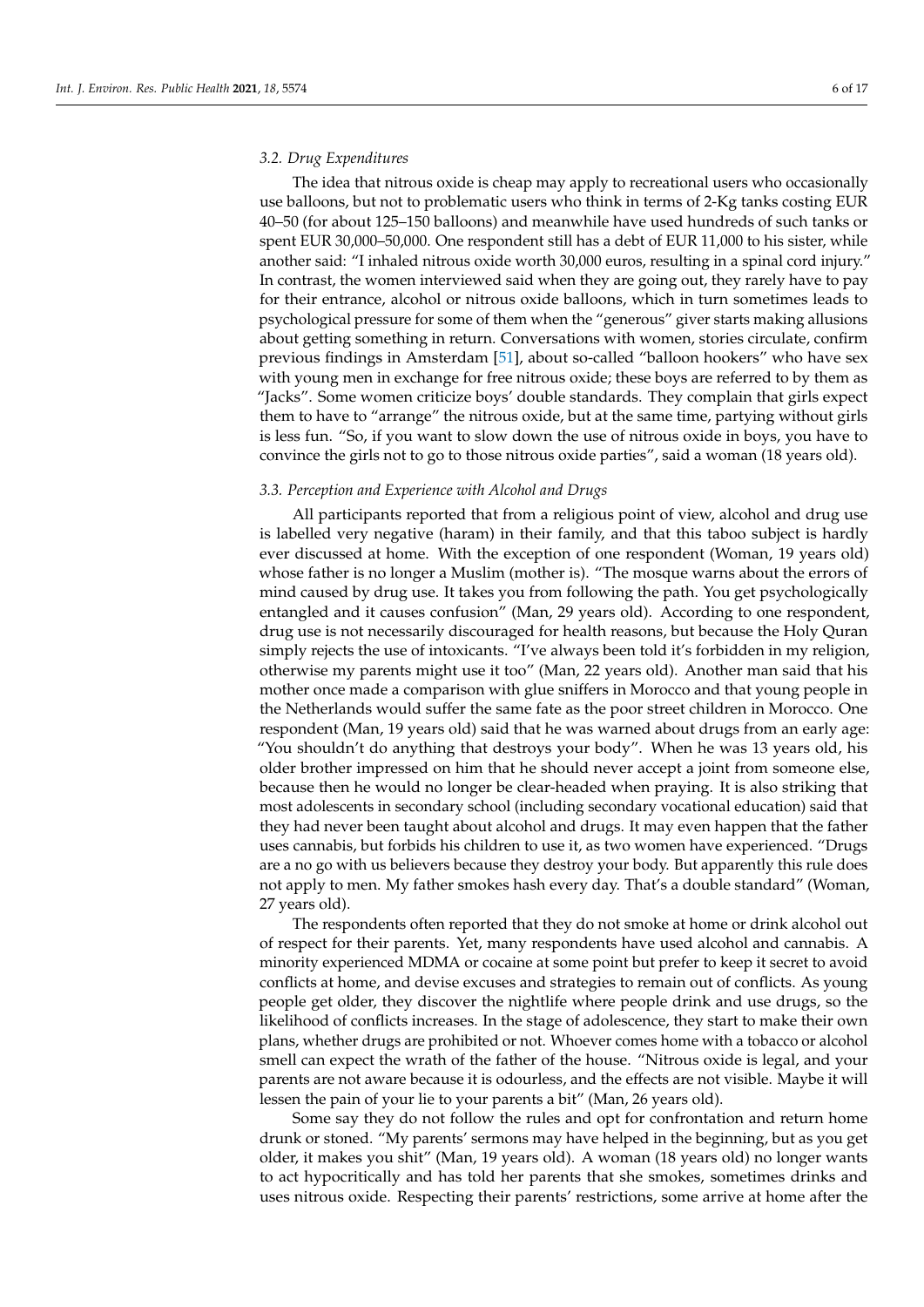parents are asleep or decide to sleep elsewhere. A respondent who started to discover the nightlife stayed over with her Dutch girlfriend in order not to embarrass her parents and to maintain her own sovereignty. Another respondent preferred to spend the night with a "neighbourhood junkie" or in his own car in an abandoned parking space. He told us that there's no point in talking about it because it is haram and simply not allowed. They know that he sometimes drinks alcohol. "Once I came home drunk at 5.30 in the morning. I was late and I had drunk a lot and got into a huge dispute with my father. As punishment, I had to stay indoors for a few days. So out of respect for my parents, I prefer to stay away when I've been drinking" (Man, 21 years old).

While their parents are often strongly against drugs, the respondents' friends are more tolerant. One respondent (Woman, 19 years old) told how she started experimenting with cannabis within a group of friends between breaks and after school. Young people also talk about parties in shisha lounges, hotel rooms, clubs and private homes arranged by landlords with connections to nitrous oxide sellers. Interacting with friends of different ethnicities in your spare time can facilitate acculturation, so that these young people become more tolerant of drugs. On respondent (Man 22, years old) says that he did not drink much alcohol. His last time was six months ago on New Year's Eve. However, he also realised that "the flesh is weak" once he starts drinking. "We then order large bottles of vodka that we are going to wave around (laughs). By buying a bottle you show that you got it right. Even if you only have 50 euros, you still buy that bottle. You understand?" He finds it difficult not to drink because he lives in the Netherlands where alcohol is so easy to get. If the rules at home are so strict then he's even more driven to disobey. The Dutch are tolerant and more accepting of alcohol use. Moroccans, however, do not learn how to drink from peers or family members and so once they start drinking cannot limit their alcohol intake he says. "When we drink and do balloons, it is often out of a problem and not for fun" (Man, 21 years old).

Liking something, but also feeling guilty and bad at the same time leads to confusion, tension and doubt about who you are and who you want to be. The participants reported that they must always "switch" from parent culture to school and street culture, and vice versa, and each time play a different role. "It takes a lot of energy if you have to turn that button on and off all the time" said one respondent. (Female, 27 years old). Another woman (19 years old) has been told several times by her father that she is a whore if she does not come home on time. Tensions sometimes run so high that she longs for a place elsewhere. Young people often feel misunderstood by their parents and cannot be themselves in the stressful, masculine street culture. In street culture, boys collide again with "feminine" school culture which stimulates self-expression and self-development. A "mismatch" between teachers and students can be disastrous for school performance and thus perpetuate a negative self-image. According to some young people, this has a large impact on the way they live their life. Due to religious (Moroccan) upbringing, which discourages substance use, Moroccan–Dutch young adults use alcohol and drugs less often than their native Dutch peers. Likewise, the young adults interviewed also seldom drink alcohol, with an occasional outlier for some. Cannabis is more commonly used, especially in street cultures, while cocaine and ecstasy are rarely used, with a few exceptions. However, nitrous oxide is an exception that apparently confirms the rule.

#### *3.4. Motives for Nitrous Oxide Use*

The recreational use of nitrous oxide (for example holiday, birthday, nightlife), turned out to be more problematic among the respondents who struggle most with their Moroccan culture in Dutch society and suffer from an identity crisis. Reported motives (set factors according to the Zinberg model; cf. Discussion) to use nitrous oxide include to avoid boredom, seek relaxation, reduce stress and to stop compulsive negative thoughts. The pressure of working, studying, maintaining friendships and lying to your parents is stressful. Nitrous oxide can provide comfort through temporary relaxation and relief and seems to offer the only respite. One respondent (Man, 19 years old) said: "I was so busy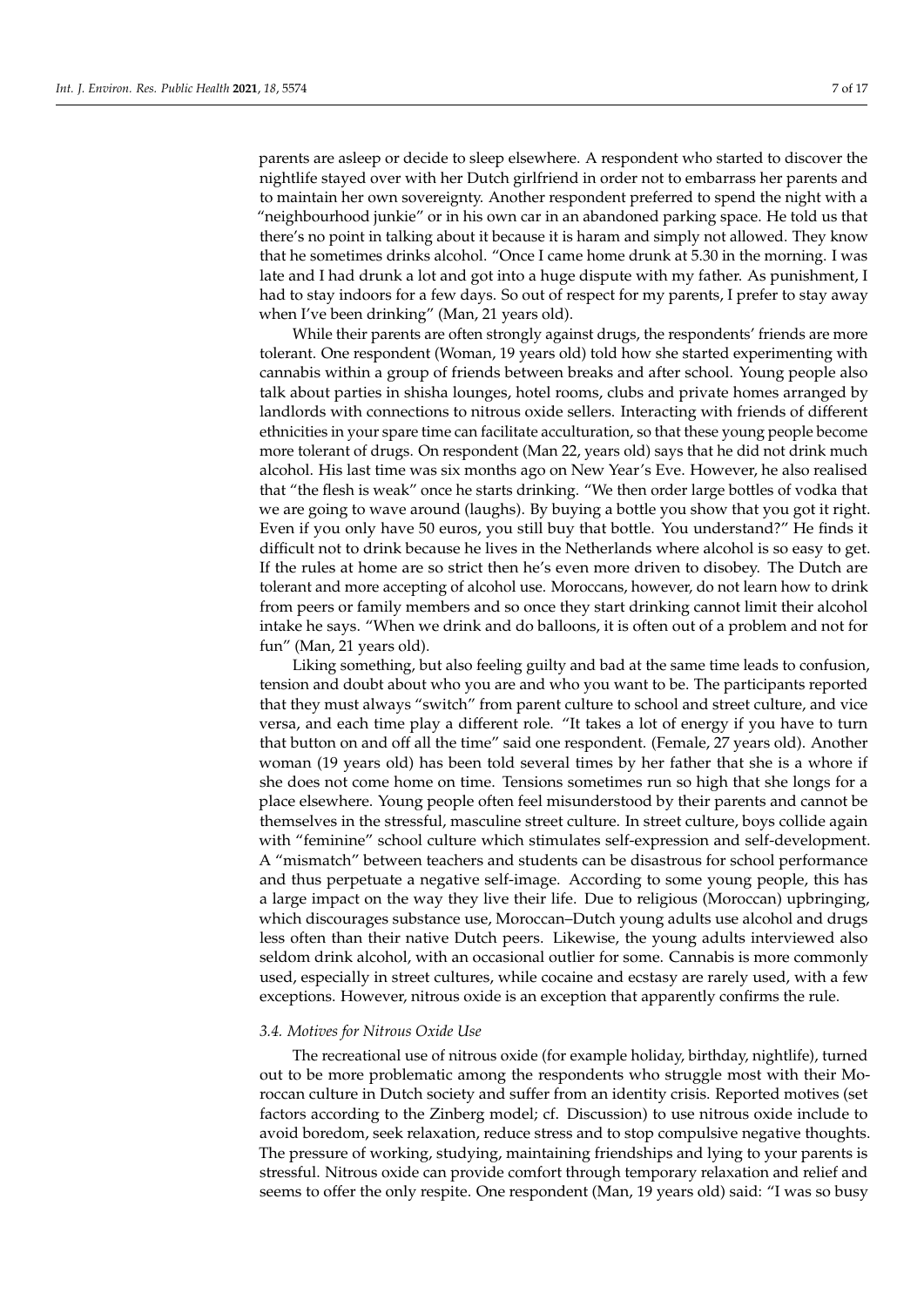in my head that I could only relax with balloons during the weekend." Others mention emptiness, loneliness, depression, discrimination, conflicts with friends or parents, a loss of recognition and appreciation, an inability to express feelings and fear of failure. "You always get the feeling that you are a second-class citizen," a respondent (Man, 26 years old) told us. He said that even his Dutch mother-in-law does not trust him because he is a Muslim. A 19-year-old-woman tells us that balloons gave her a happy feeling in the beginning, but she slowly realised that it was also a flight from problems. The more she started using the more she suffered from amnesia and concentration problems. "I kept saying to myself: this is my last balloon, this is the last balloon, this is . . . . Nitrous oxide makes everything shit. It makes you reckless. But what did I have to lose?" Some respondents even noticed other users surpassing their own use during holiday periods and the COVID-19 crisis. It is a dangerous time, they said, because young people do not know where they stand and how long it will take before they can go back to school, play sports and go on holidays. Boredom set in. "Corona made the problem even worse. I got into a crisis about who I was. I am Moroccan yes, but I do feel stuck between two worlds. You don't really do well with anyone. That's why I wanted to step out of reality" (Woman, 19 years old). Another woman (27 years old) says that she can stay in control with balloons. One advantage is that parents do not notice. "They don't see it in you, it doesn't smell like alcohol or tobacco. You can just keep talking. They don't notice your pupils. Nobody notices. And that's why it's so dangerous, because it's attractive. But at the same time, you feel guilty."

#### *3.5. The Emergence of Problematic Use*

With the arrival of the large 2-Kg nitrous oxide tanks on the drug market (only EUR 40) around 2017–2018, the use of nitrous oxide increased rapidly. Young entrepreneurs they were also considerable users themselves—started a lucrative business focused on the increasing demand from their own neighbourhoods. Delivery services worked 24/7 so that orders could also be filled at night. Nitrous oxide is probably the first drug (except for cannabis) that Moroccan–Dutch people sell to each other, which may explain the rapid spread in the residential areas of New-West. Some youngsters started to discover the regular nightlife of clubs, shisha lounges and late after-parties and in parallel, hotel parties where friends could gather using nitrous oxide every weekend. "Everything was innocent up to the point of those big tanks," one respondent (29 years old) told us. He could now pump large balloons one after the other and felt like he was "trapped in a cycle of use without interruption and high all the time."

Two women reported that they regularly ended up in private houses (10–15 people) where 10-Kg tanks were delivered non-stop all weekend. All respondents started using more when they switched to the larger tanks, which were easier to operate and, according to some, were also safer to use. "If you can get it that easy, it can't be harmful, can it? Surely the government would have acted long ago and banned the drug?", one respondent declared (Man 26 years old). The use of Nitrous sped up immensely with the arrival of 2-Kg tanks on the market. Not least because of ease of use. "You open that tap and you can blow up as many balloons as you want", one user (Man, 22 years old) says. He laughs about the fuss he had before with those old- fashioned whippets. "Each time putting a whippet in the holder, turning it on, squeezing gas into the syringe, balloon over the valve and blow it up. Time after time and very tiring afterwards." With a tank of 2 Kg (125–150 balloons) he goes faster and could also order a new one faster. Another respondent talks about his balloon friends. In the beginning they would start with one tank, but that soon would become two or three at a time. Nobody thought it was addictive because they did not use every day. "It was just fun. And it drives girls crazy and turned on. We put a lot of gas in hotel rooms. I paid the nightly rate of 120 euros. We smuggled the tank into the backpack. The two of us went in and then one went back to pick up two others" (Man, 21 years old).

However, not everyone reacted in a relaxed way to nitrous oxide. "Nitrous oxide was a real hype. Things started to get out of hand as it was used in larger groups. Emotions often ran high, there were arguments while others were tripping on that gas. They saw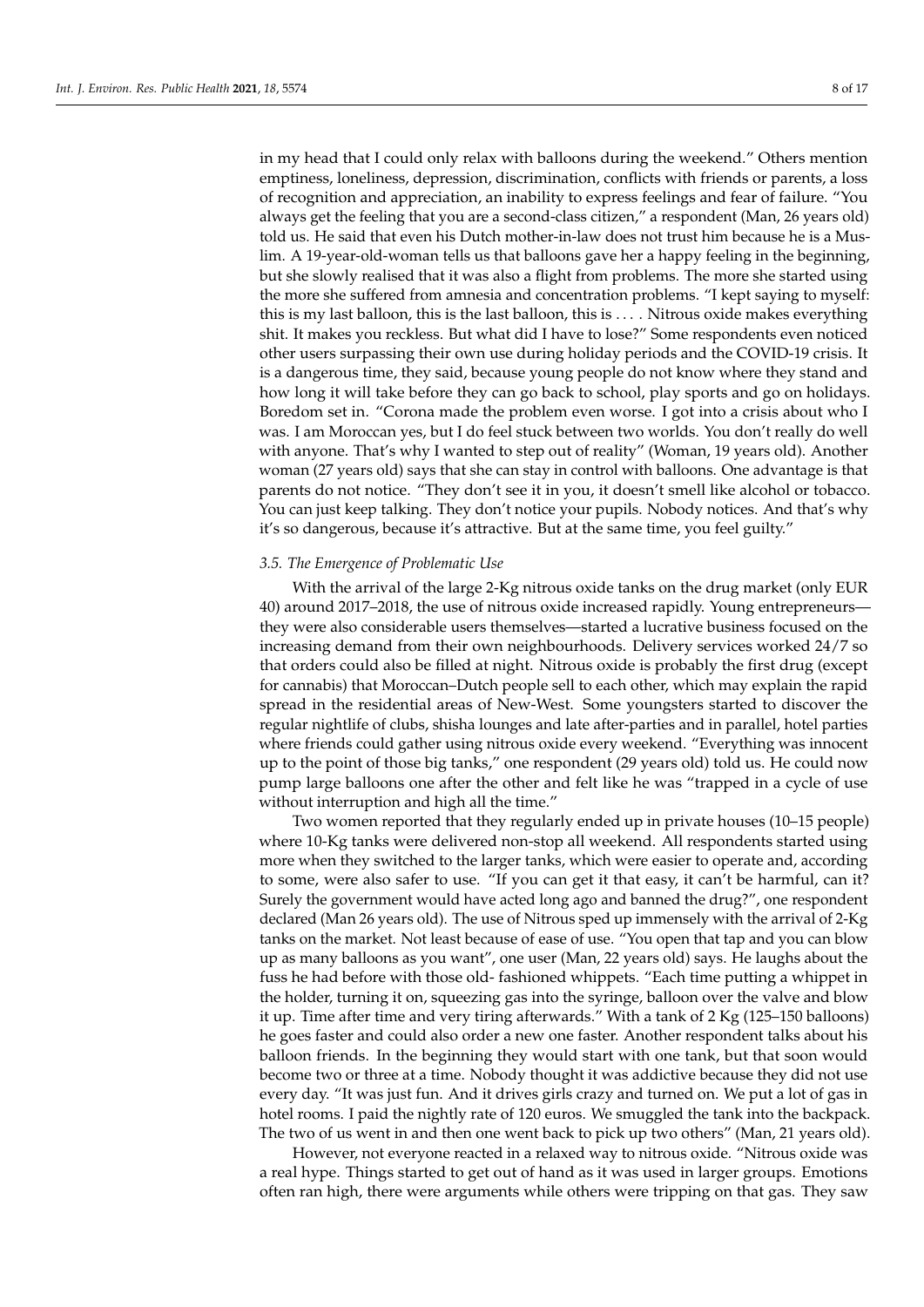things that were not there. You discover that you prefer to be alone or in a small group without distraction" (Woman, 27).

After the "experimental phase", use is increased in phases in the "party phase". After an exuberant period, the original group slowly disintegrates and shrinks to a small core of users that keeps going and will not stop. Users who eventually end up in the peak phase become increasingly isolated and "binge" on their own at least three times a week on two to three 2-Kg tanks per session, or one 2-Kg tank almost daily. The maximum someone used was about eight tanks in a day-long binge. One likes large balloons (skippy balls), while the other prefers to inhale smaller balloons (one per minute). None of the young people interviewed said they had a limit. Simply because they quickly lose count and continue to use "by feeling". Some enter a timeless vacuum during their nitrous oxide binge where hours and days seem to merge into one long trip. "You fall asleep with a balloon in your mouth, wake up after an hour and a half, and go on with balloons" (Man, 22 years old).

At this stage, most did not realize that health risks were increasing significantly. "I did hear stories about people getting paralyzed, but also saw that everyone around me kept doing it. If they can handle that much, then my body can handle even more", boasted one respondent (male, 20 years old). The respondents gave various reasons for switching to problematic use. A few respondents said that the nebulous world of nitrous oxide provides temporary relief. You do not have to think about your pain and problems that you cannot solve anyway. One respondent (Man, 29 years old) says he started using more nitrous oxide a few years ago for more relaxation. However, the underlying reason was that he had a "burnout" due to a high workload and was stuck because of the conflicts at home (still lives with his parents). "When I was stressed out, I would go outside to use nitrous oxide as a flight. My head felt so full that it felt like relief at first." However, at a certain point he could no longer switch properly between his work and his nitrous habit at night. One respondent (women, 27 years old) intensified nitrous oxide use following a traumatic event (intimidated and threatened by two unknown men). She felt distraught and started using a lot to muffle her thoughts and switched to tanks. She knew enough dealers. As she no longer trusted anyone, she started using it every day for five months; alone in the car on the outskirts of Amsterdam with a 2-Kg tank that took her six hours. "For me it was eat, work, call the dealer, use it and sleep. Every day for five months." The dealers were happy with her because she also introduced other customers so that she sometimes got a tank for free. Another respondent (Man, 26 years old) was naive about the criminal double life of his friends. When the police searched for him, he went into hiding for two years and found himself in a shabby world of private parties, after parties, shisha lounges and temporary shelters. He started using nitrous oxide more and more, and in higher doses to reduce the stress that had arisen. There are also young people who gradually started using nitrous oxide more and more. One respondent (Man, 19 years old) worked in sales and afterwards went on a nitrous oxide tour with a few colleagues. He said: "We started with 2 Kg (75 balloons each), but that slowly increased to 8–10 Kg. We went on until 3 a.m.–4 a.m., when the tank was empty. You are building up tolerance, you know, which makes you want to use more and more each time." In the beginning he always used with friends on weekends but ended up alone, along with his tank in his car nearby a parking lot. "I just wanted to space, so you can keep on rumbling. You wanted to stay in it. No, I had no limit."

Due to increasing tolerance (habituation), the extent of the use of nitrous oxide can quickly increase, which can lead to problematic or excessive use. "The first balloons always feel good; then the horror starts", one respondent said (Man, 21 years old). When the Netherlands went into "lockdown" due to COVID-19, he started to "build up rhythm" and he "shot" three 2-Kg tanks three times a week and recovered in between. A year ago, he was the jolly boy who arranged tanks, hotel rooms and girls eager to throw a party. However, he changed character and started to show unpredictable behaviour; quickly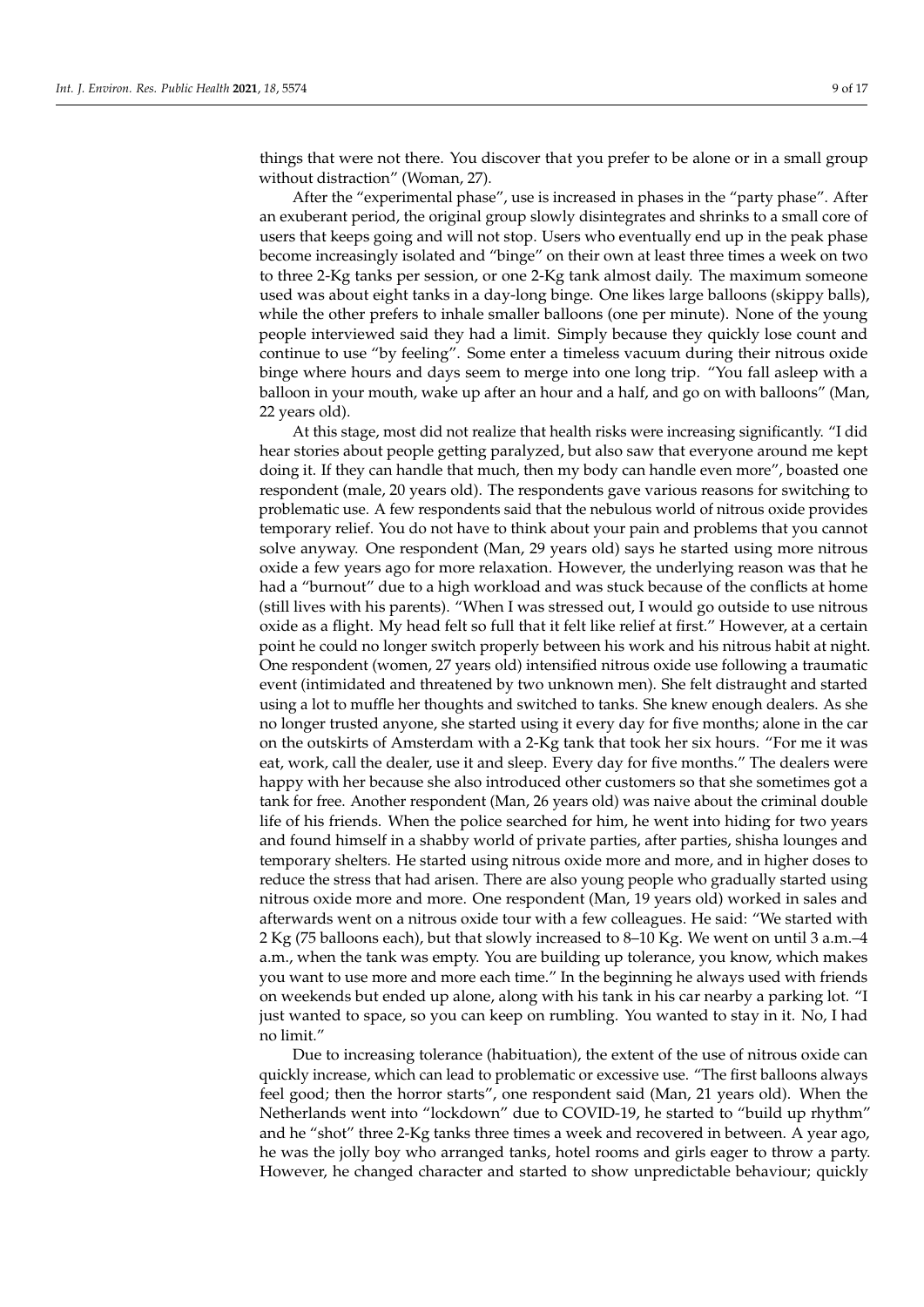became angry and had fits of rage when girls wanted to go home. "I was lonely, had dropped out of school and the tank became my best friend. I slept in the car in garages."

#### *3.6. Adverse Health Effects of Problematic Use*

The first signs of physical damage due to nitrous oxide use are tingling in your toes and feet, losing balance more quickly and falls become more common. Other symptoms are vascular complications and infarcts, feeling bloated and nauseated, heartburn, pain in the neck, the upper arms and shoulders and one's physical strength can "completely" disappear within six months. Frostbite injuries have occurred [\[52](#page-17-19)[,53\]](#page-17-20), because the tank becomes ice cold during draining, which is not noticed due to the anaesthetic effect of nitrous oxide. Some users get blisters in the mouth, and on the tongue, arms and legs. Some of the wounds are very deep and healing is problematic, requiring multiple surgeries and resulting in scars with poor quality [\[52\]](#page-17-19). "Holding a pen was no longer easy. Writing became more difficult. My words were also worse" (Woman, 27 years old). The physical complaints are not permanent and (may sometimes) disappear. Many users apparently do not yet realize the relation between their excessive use and increasing physical discomfort, ending them up in the danger zone. "My desire for nitrous oxide was stronger than my mind", said one respondent (Man, 19 years old). Until he could not get out of bed because his legs were paralysed. He was rushed to hospital by ambulance. After a lecture from the doctor and vitamin B12 injections, he was back on his feet a few weeks later. Once at home, he started using again and was readmitted after a few months. Due to their excessive use, some respondents became (temporarily) paralyzed in their legs, but largely recovered after intensive therapy. One respondent (Man, 26 years old) still cannot comprehend why he did not hear alarm bells when his neighbour ended up in a wheelchair.

Problematic users of nitrous oxide also reported mental problems. The respondents reported high tension, quarrels and sometimes violence between users or toward friends, partners and parents. Heavy users can become unpredictable and paranoid delusions can lead to violent behaviour. During our fieldwork, we had to carefully approach the cars with users in them, because they are in their self-created time capsule. A rough disturbance can lead to aggressive behaviour. One respondent (Man, 29 years old) felt he had become absent and absorbed in his self, after using nitrous oxide. Heavy users can suddenly become aggressive he warned. "Never knock on a car window where someone is spacing a tank, because you can get in trouble."

Complaints reported by respondents during their binge of hundreds of balloons at a time and often more than a thousand a week are mood swings, anxiety attacks, paranoia and sometimes suicidal thoughts. Heavy nitrous oxide use reinforces negative emotions: high doses of nitrous oxide can lead to delusions, hallucinations and a feeling of depersonalization. "You're going to talk to your tank and see things that aren't there" one respondent (Man, 29 years old) told. He became so paranoid that he wanted to drive away to flee the evil spirits. At another time, he thought the girl, with whom he often used nitrous oxide, was trying to trap him. One respondent (Man, 21 years old) said that he makes things bigger in his head. When he uses alone in the car, he hears different voices that can be very disconcerting. He got scared and paranoid that someone was going to hurt him. One time he freaked out and put a gun to his temple. "In the space, you see bizarre things. I saw people turn to black smoke. If you are a believer, you get anxious when the devil disguises himself in delusions" (Man, 26 years old). Flashbacks also occur. One respondent (Woman, 27 years old) described reliving bad memories of her father in childhood; nitrous oxide creates delusions that take you to an unknown underworld. Another respondent got into a faith and identity crisis, because nitrous oxide turned his thinking and belief world upside down. He sought help from a kind of imam, who advised him to stop using nitrous oxide; you will then automatically return to the pure path. "As a Muslim you have to be strong because you know that you are committing a sin if you use drugs or nitrous oxide. Many boys start to think about their beliefs when they are under the influence and get into conflict with themselves. That is difficult to explain. It's very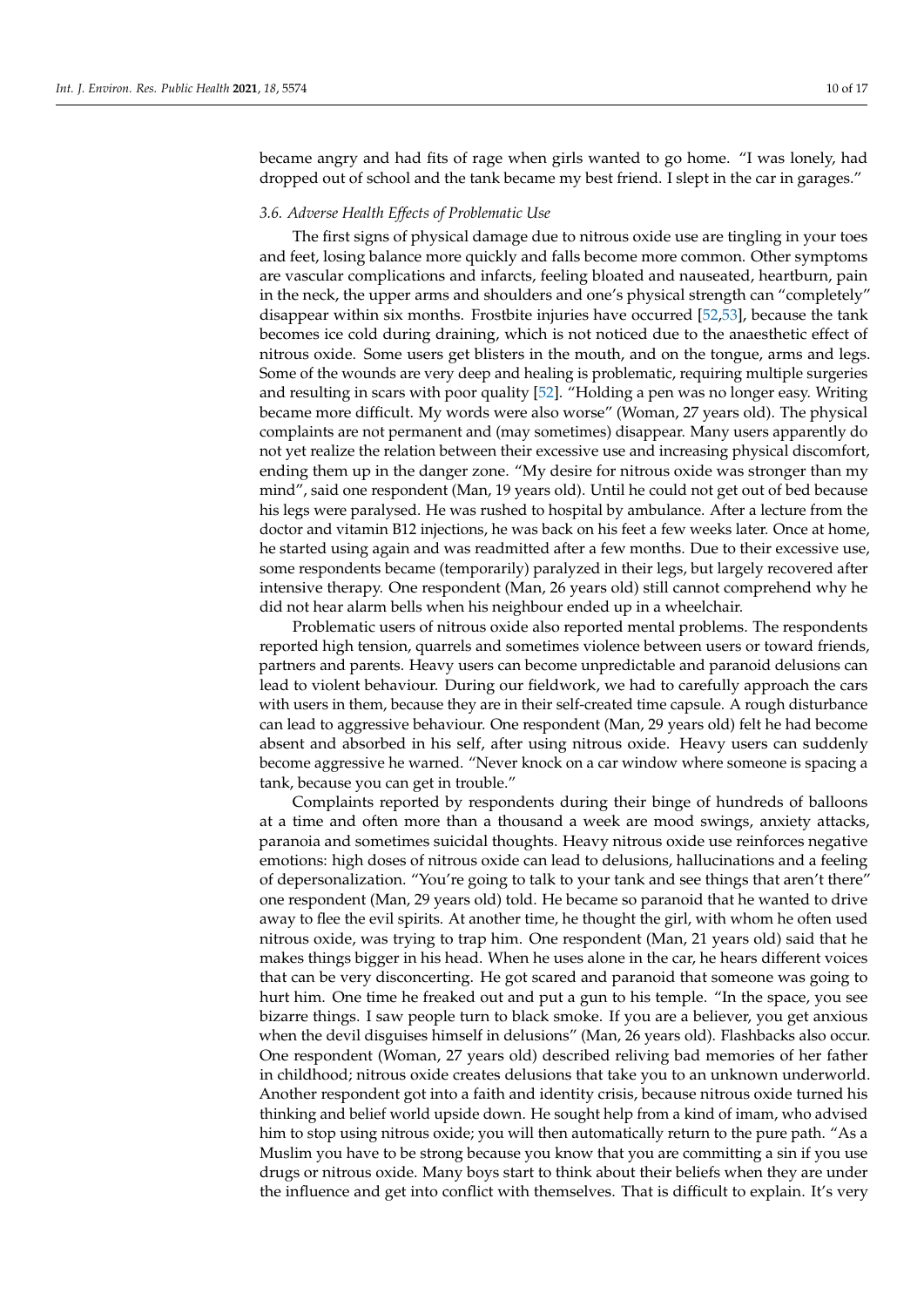confusing and you can't really talk to anyone about it. You must solve it yourself, but you don't know how. That creates a lot of extra tension" (Man, 26 years old).

#### *3.7. Social and Financial Problems*

The original pleasure of recreational nitrous oxide may gradually develop into chronic use that is linked to physical, mental and social complaints. During the interview, some respondents realized for the first time that they may have occasionally been psychotic or had experienced hallucinations. The heavy users gradually isolate themselves, because of conflicts in the larger group. An example is in the story that heavy users often end up in a car somewhere in an abandoned place, along with his tank, a bag of balloons and a phone to call his dealer when the tank is almost empty. "One wants music, the other doesn't; he wants to hear this, the other that again. Conversations sometimes disturb you. Everyone wants the best situation for themselves. And that creates tension" (Man, 19 years old). Users fall into social isolation: dropped out from school, got fired and got angry with that last loved one who cares about you. "You lose everything, your girlfriend, your friends, school, and I was evicted from home. You live in a bubble. It's all about balloons" (Man, 21 years old). Debt accumulation is also a problem. You start buying tanks on credit from dealers who get exceedingly angry if you do not pay on time, but you desperately need a new tank. "While I was using, Nitrous was the only thing I could think of. I kept promising my dealer that I would get him the money quickly (1500-euro debt), even when I didn't have it anymore. I kept making excuses and misusing his trust. The money will come tomorrow! I got back on credit for 10 Kg. He kept giving it to me and I kept delaying paying" (Man, 19 years old). His dealer got fed up with his stories and started threatening him, but his sister, to whom he already owed EUR 11,000, saved him that night in the nick of time.

#### *3.8. Limitations on Access to Treatment*

Heavy users mostly deny the problems associated with problematic nitrous oxide use by persisting in their belief that nitrous oxide is harmless. In addition, they hardly appear to discuss such problems with others, and initially downplay their use, risks and personal problems. As such, their demand for help is minimal because the problems are insufficiently recognized by their direct environment. It was already clear that substance use, and more specifically nitrous oxide use, are taboo subjects about which young people in the parent culture cannot openly exchange ideas. Most respondents receive little help and must solve their nitrous oxide problems themselves. Some respondents refer to their culture where it is often about pride and honour and that you do not want to damage your reputation. That is why users prefer to keep those thoughts (problems) to themselves. Some therefore speak of a "culture of silence" in which you keep your mouth shut about others. In street culture, breaking the silence to the authorities is often criticized as "snitching". Many respondents said that they do not like to talk to their parents about their feelings, emotions, and fears, even if they would understand. Some feel that their parents' ability to understand is limited so it would only create extra hassle. They are regularly told from home "not to go astray". One respondent (Man, 19 years old) said that his mother told him not to hide if he was going to try things out; he could always talk to her about it. "And yet I found it difficult to talk about nitrous oxide. I was also ashamed of myself and felt that I was not ready for help." Another respondent (Woman, 19 years old) said that she does not talk about it at home, because she is afraid of disappointing her parents. "My parents think I am a child prodigy. And then I'm going to tell you that I do balloons every day? Exactly what my father always warned me against. I don't even tell friends. They have a prejudice that I am sitting here." Another respondent (Man, 19 years old) also feels guilty toward his parents now that he is in Reade rehabilitation centre for treatment. He does not dare to face them and is happy that his older brother is a mediator. He feels defeated for hurting their pride for him. He feels very guilty about that and feels like he has failed.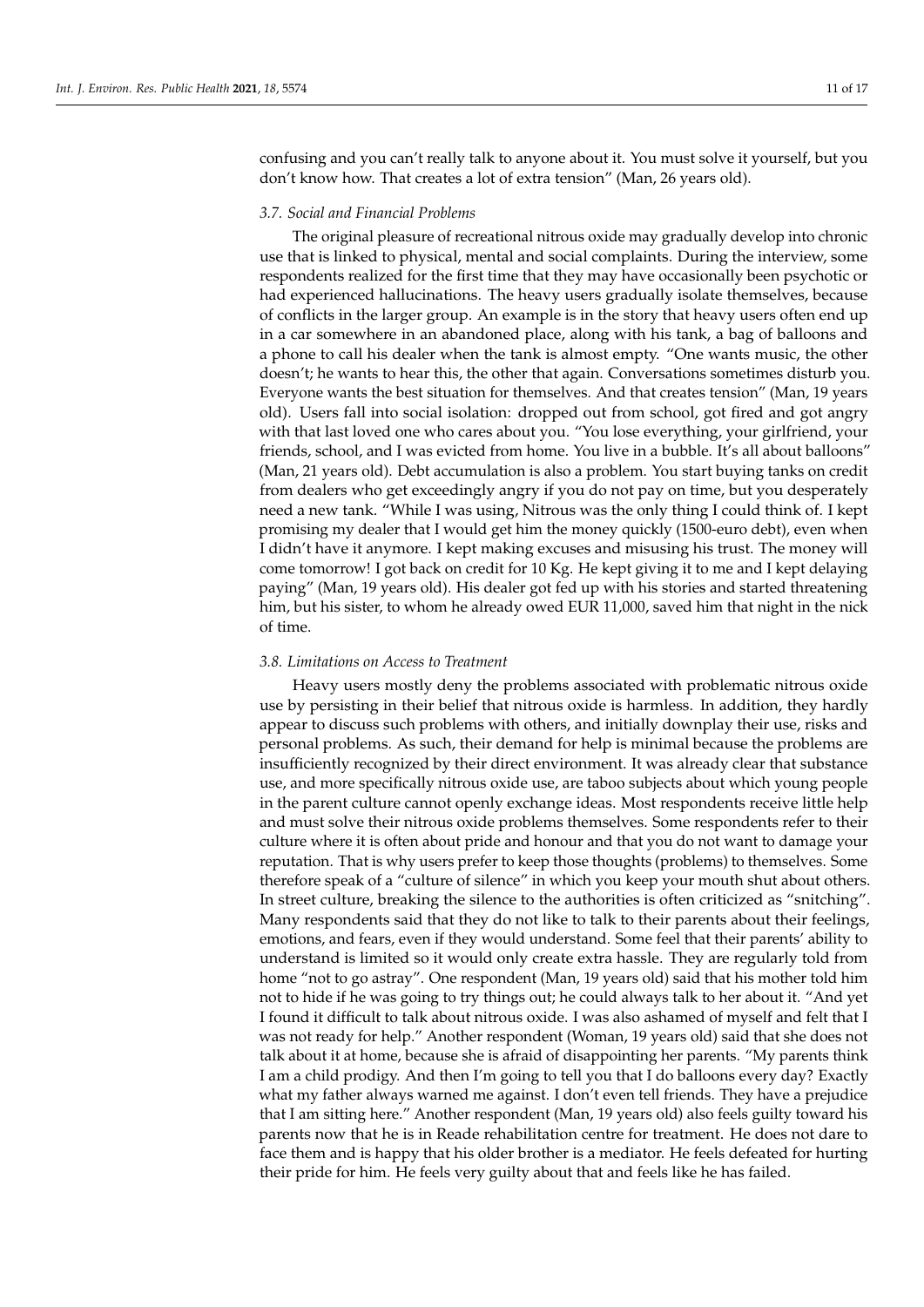Several respondents said that mothers, sisters or aunts often show the most compassion and offer the solution; fathers prefer to be "kept out of the loop" as much as possible. They contacted the doctor or psychiatrist, e.g., for the referral. It is often difficult for boys to talk about their feelings with other boys. They are in a world where it's all about bravado, success, toughness, looking good, impressing girls, showing that you have balls. Aside from the masculine excuse, do not bother others with "your shit" because they are often in a mess themselves. "You have your pride. You shut up, because before you know it, gossip is going on around that you have problems" (Man, 26 years old). Indeed, Moroccan boys are reluctant to participate in group treatment offered by addiction care, where they must talk about their emotions; they are not at all used to speaking openly about their problems, so they often quit. On the other hand, several respondents have been approached by concerned friends about their extreme nitrous oxide use; some even dozens of times. However, due to increasing isolation, the outside world is getting increasingly less aware of it. It is significant that some respondents can only discuss their problem with an unknown or "safe" person who is understanding, not moralistic and unaware about their circle of friends. Somebody who is not threating and does not think you are a bad Muslim.

### *3.9. Counselling by Muslim Clergy and Professionals*

All respondents said they were unable or unwilling to share their problems with their parents. They also did not want to bother their friends, because they were struggling with the same issues. The refusal of almost all respondents to consult a professional (youth or social worker in the field) or social worker is motivated by pride, shame or denial of the problem. Moreover, they do not know how aid is organized and are sometimes afraid of ending up "in a system". In short, most problematic users keep muddling on and said that they do not have a good relationship with professionals or do not find them credible, because they do not understand the Moroccan culture well.

The aid to the respondents appears to follow two tracks: first the Moroccan approach (primarily from the point of view of faith) followed by aid based on the Dutch approach (psychology, medical). In accordance with the advice of parents, friends or family members, a Moroccan spiritual counsellor or care provider is first contacted, with whom psychological problems related to the use of nitrous oxide can be discussed. One respondent (Man, 21 years old) spoke about an imam who read the verses of the devil from the Holy Quran to cast out the devil. Another respondent (Man, 29 years old) first went to Morocco for a nitrous oxide detox to find "inner peace". After his return, however, he quickly fell back into heavy use, after which he was admitted to Reade for a spinal cord injury.

One respondent (Man, 29 years old) first went to Morocco for help and then sought help in Amsterdam. "They (the Jellinek addiction facility) really helped me and gave me an insight into how it works for me when I crave nitrous oxide. It helped me get to know my behaviour better." He said that this knowledge also helps him have better conversations with friends and to try to help them. "I tell them that they don't have to be so afraid of Dutch aid, because it helped me a lot. I went to Morocco for an Islamic cure. Many verses from the Holy Quran are then read to expel the shaytaan (Satan). I felt that I was coming to terms again. I couldn't have done that here. You forget what you're doing here and break your daily routines" (Man, 29 years old).

In addition to the "fun" side about nitrous oxide on social media [\[2\]](#page-15-1), there are already vlogs on YouTube in which imams express their concerns about nitrous oxide. It is therefore worth considering using influencers (role models) in campaigns, aimed at the risks and treatment of heavy nitrous oxide use.

#### **4. Discussion**

The number of nitrous oxide related health incidents has steadily emerged in the past three years and led to increasing concern at rehabilitation centres, the emergency department and addiction care in Amsterdam. In addition to the emerging adverse health effects, a steadily growing number of traffic accidents, where the driver was under the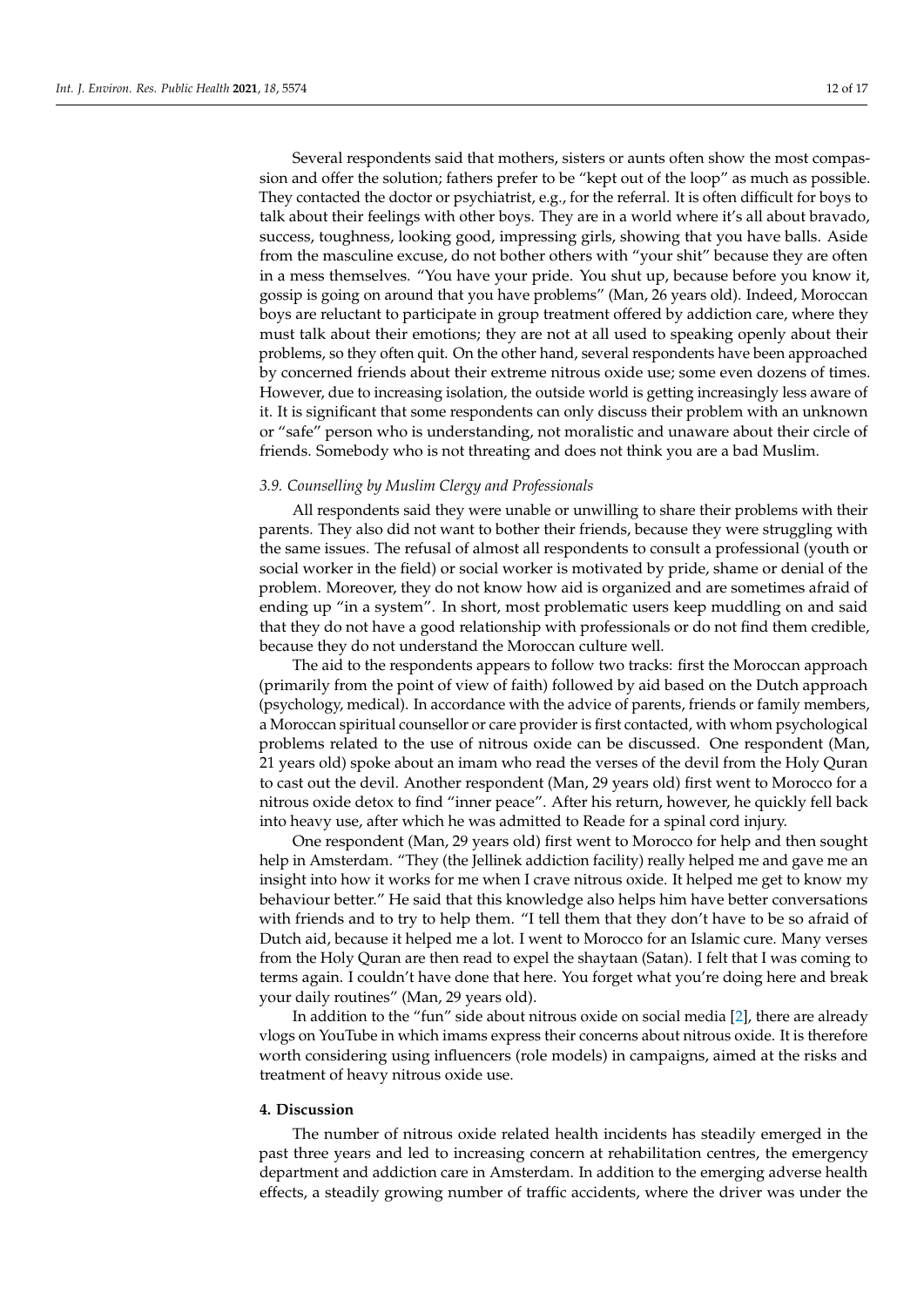influence of nitrous oxide, have been reported. A growing group of mainly young migrants (a few dozen per year), in particular Moroccan–Dutch youth, have developed excessive use of nitrous oxide. Therefore, the city council aims to take extra measures (campaign online influencers, outreach work) among groups of frequent (problematic) users who are unaware of the risks of nitrous oxide.

## *4.1. Nitrous Oxide Use in a Taboo Culture*

The first question of the inquiry was about the arguments why subjects wished to refrain from nitrous oxide use. All users mentioned the great taboo on alcohol and substance use in their religion and parent culture. Parents often have little or no experience with substance use and have therefore a limited frame of reference. Drugs are haram (prohibited) and parents want their children to feel the same way. The current generation of young people partly picks up this message (impeding factor), but there is also a substantial group that starts to experiment in the adolescent phase because they come to settings (going out, hanging out, juvenile detention, vacation, etc.), where the taboo on substance use is more or less ignored or deliberately violated. But what motives do young people have for experiencing nitrous oxide in a taboo culture? Young people who are in this process of acculturation feel a certain tension because the violation of rules and the disinhibitory behaviour are at odds with the guidelines of the faith that disapproves of or forbids the consumption of intoxicants. This abstinence paradigm, where there seems to be no middle way (self-regulation) between total abstinence or addiction, is reminiscent of the moral panic surrounding young drug users in often strictly religious Dutch fishing villages.

Except for a small group of problematic users (mainly Moroccan and Turkish youth), most recreational nitrous oxide users do not encounter drug related problems. Drug users may, however, encounter drug related problems, if set and setting are in disbalance. The set and setting are explained in the model of Zinberg [\[54\]](#page-17-21). According to this model (1) demographic and social-economic characteristics of the user, the motives, perception, previous experience with other drugs and the personal attitude towards the substance ("the set") and (2) the social and physical environment in which drug use takes place ("the setting") are decisive for the positive or negative experience of a substance. Becker [\[55\]](#page-17-22) previously argued that controlled drug use is the result of a learning process in the peer group. Finally, it may have been relevant for the specific group investigated here, that drug use can also be an escape from the everyday banal routine or a reaction to an instable and rapidly changing world in which in the absence of sufficient social control, the urge to excess and kicks is magnified (e.g., [\[56–](#page-17-23)[58\]](#page-17-24)).

The fact is that young people experience an inner conflict and, out of a certain respect for their parents, start to feel more guilty. Therefore, young people experimenting with drugs prefer to do so outside of their neighbourhood to avoid gossip and social control. They must constantly come up with excuses and tricks to conceal the use of alcohol, cannabis or other substances (smell, behaviour, being under the influence, etc.). As such, nitrous oxide provides an ideal alibi: the air is odourless, and the effect is not recognizable to the outside world and parents and is not visible in the behaviour. Some even think that because it is air, that the substance is not retained in the body.

Nitrous oxide use was facilitated, especially among young people, by its low price, apparent safety, easy access and legal status. The hedonistic clip culture, where partying youngsters use in a carefree manner, has also contributed to the popularity. The advent of large kilo tanks, provided by ambitious 24/7 delivery services, has been a dramatic gamechanger. From that moment on, due to easier tapping of the gas, the rapidly increasing habituation, and the possibility to inhale nitrous oxide non-stop, repeated dosing seems unlimited. A considerable group of unsuspecting users gradually inhale themselves longer and deeper into an unknown world without a bottom, ceiling, and perspective. Some of them increasingly get lost in hypnotically repetitive and long-lasting nitrous oxide sessions starting from once a week, to a few times a week to sometimes every day. Compared to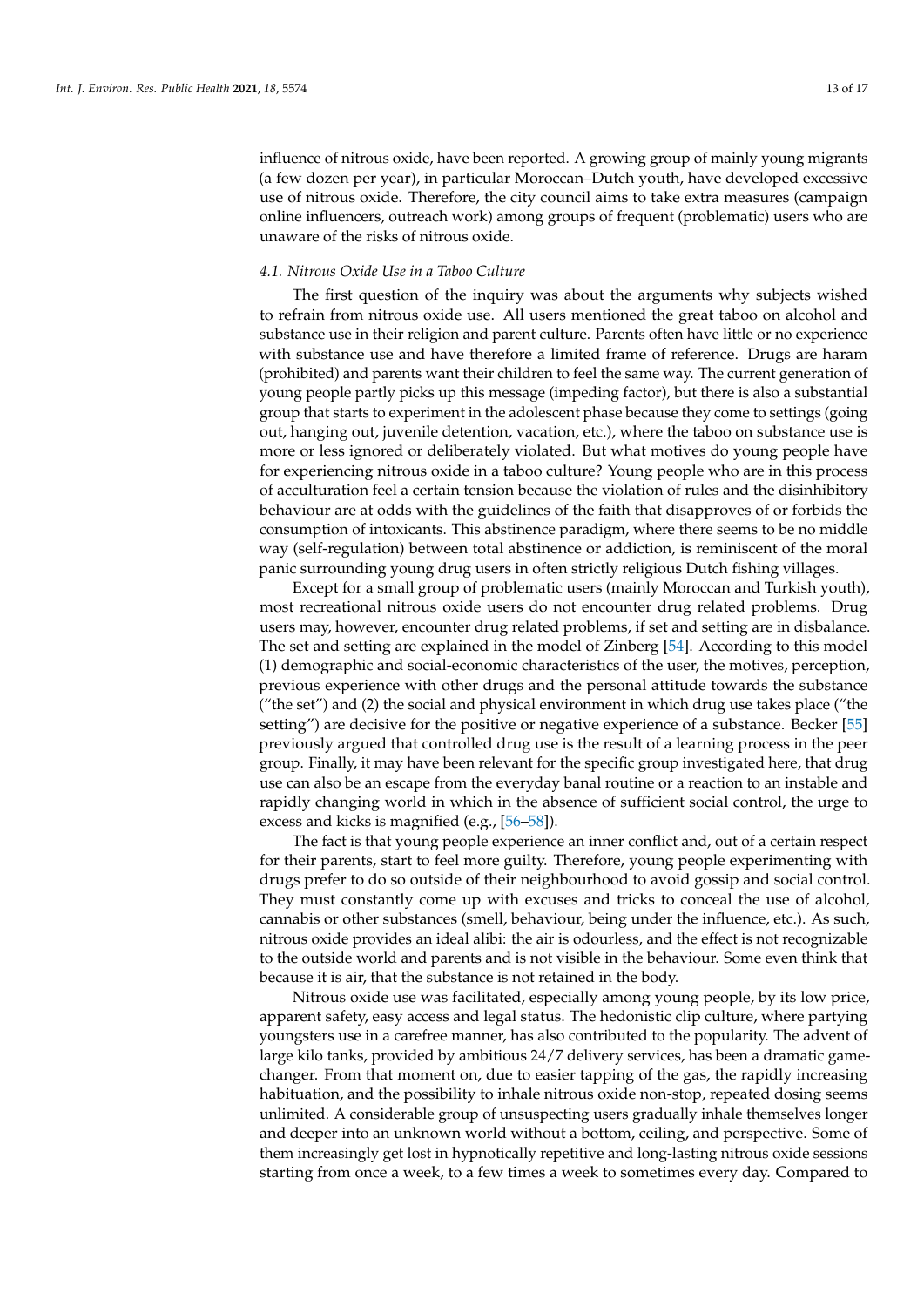other substances, nitrous oxide is different in that it can be used for hours and sometimes even days (binge) and the user is not aware when he/she has to stop.

#### *4.2. Low Knowledge and Risk Perception*

The second question of the investigation referred to the risk perception of (frequent) nitrous oxide use and to what extent this affected their level of use. Initially, the respondents did not classify nitrous oxide as a dangerous substance because of its "innocent" nature, notably because it was not addictive, as confirmed by experts. In addition, nitrous oxide is offered everywhere. Moreover, this group of substance users feels little need to inform themselves and to share their knowledge about the effects, dosages and potential health risks. Especially young people with an intellectual disability encounter difficulties in understanding the information about the risks of nitrous oxide as disseminated by drug prevention organisations. In contrast, clips of artists surrounded by hip-swaying girls with balloons and cool guys who give extra throttle with balloons behind the wheel are often shared by (street) youngsters. In that genre, videos of car accidents are widely viewed, shared and commented on. Discussions about nitrous oxide on the Internet between good and bad guys are also very popular. The values of street culture sometimes resonate in the behaviour surrounding balloon use. You do not want to perform worse than others and you surpass the others with even more balloons. As such, the risks are sought out rather than avoided. Moreover, young people (i.e., the respondents interviewed) are naive and ignorant about psychoactive substances, because they have little experience with them themselves and have no friends who have such experience and knowledge. Apparently, in the absence of the awareness of health risks a self-regulating mechanism is largely lacking. It may happen that someone, as a good Muslim, has never even smoked tobacco or drunk alcohol, but goes completely off track on nitrous oxide in a short time.

#### *4.3. Treatment Demand*

The problematic users and former users who were interviewed started using nitrous oxide more often and in increasingly higher doses for various reasons. They can be roughly stratified into those with a link to street culture and (sometimes) with contacts in youth and social work in the field, and those with no or weak ties with street culture and have entered the labour market after having finished their education (often intermediate vocational education). They immersed themselves in the festivities, could not keep up with the time, or became adrift (sometimes out of boredom). Some encountered psychological stress (unemployed or high work pressure and the urge to perform) or suffered from an unstable home situation, a lack of recognition and appreciation, or Post Traumatic Stress Disorder (PTSD).

Nitrous oxide provided temporary relief for everyone, with the result that the problems de facto became worse as they began to use more nitrous oxide. In time, this led to various (serious) physical complaints, psychological disorders and social exclusion because of excessive use. Respondents (especially in their abuse phase) experienced many barriers to talk about personal thoughts that bother or frustrate them as well as problems that arise as a result of abuse. They tend to downplay their plight and do not like to express their problems: not to their parents, preferably not to friends, and certainly not to their "street friends". Often young people say that their pride and honour are at stake and they prefer to keep their problems to themselves. The sense of failure, including that someone's life is not living up to their parents' expectations, is widespread.

The continuous switching between different worlds (home, school and circle of friends) takes a lot of energy. Young people often find it difficult to talk about feelings and emotions. The tension of identity, performance and social control between their own community and Dutch society is also reflected in the current results. During the period of their heavy use, the respondents avoided (seeking) help, and/or denied that they were suffering from (serious) emotional problems. In the context of problematic nitrous oxide use (in a taboo culture), it is conceivable that some—on the authority of their environment (including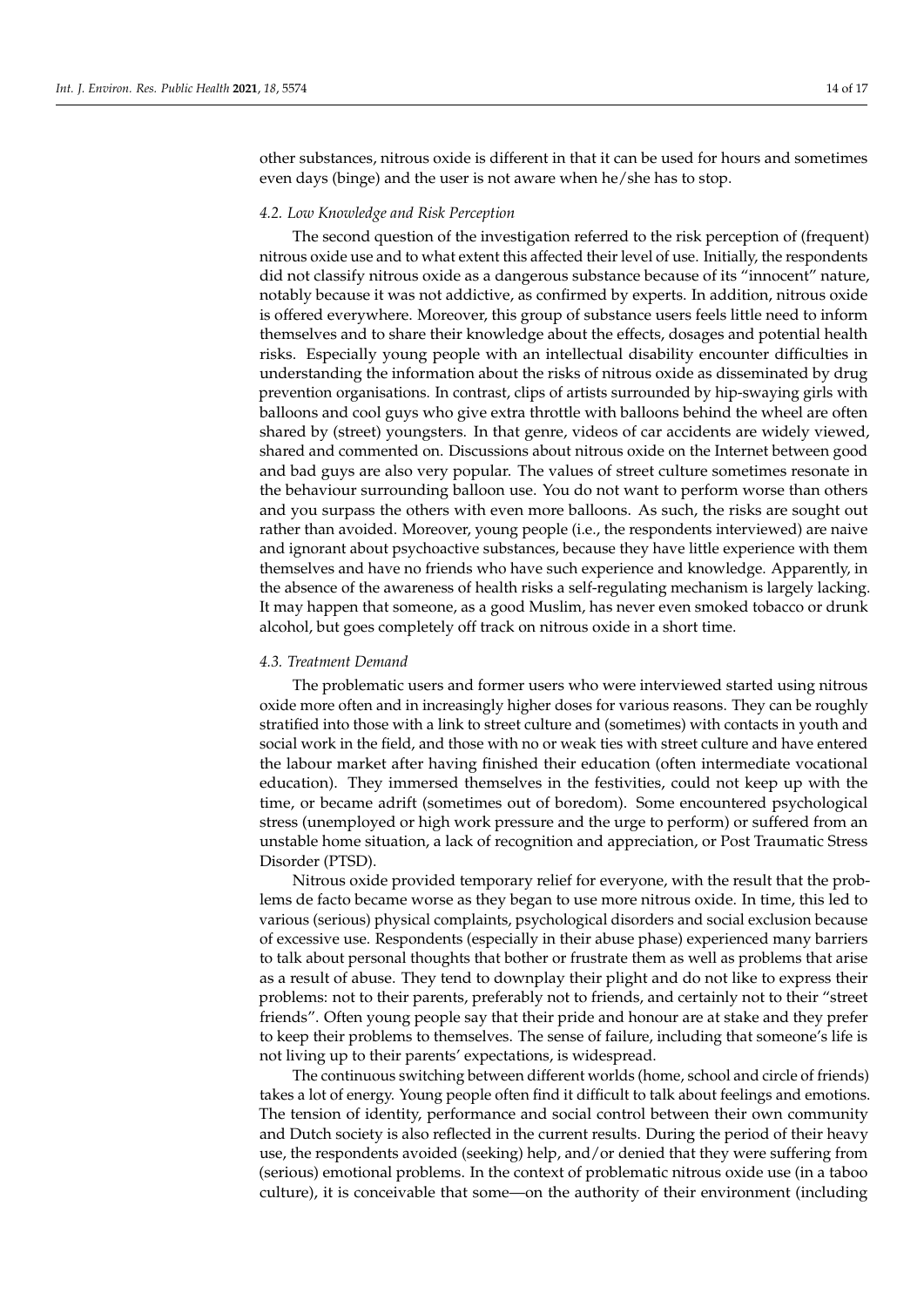parents, friends)—first sought refuge with an imam or traditional healer. Besides, young people say that they do not have sufficient confidence in assistance by native Dutch medical caregivers or mistrust their help. In addition, they are unfamiliar with them or do not know how to contact them.

#### *4.4. Limitations of The Study*

Mainly due to difficult access to problematic nitrous oxide users outside of institutional settings and the heavy impediment by feelings of shame among Moroccan youngsters who use nitrous oxide in a problematic way, the sample may not be fully representative and thus does not reflect a statistically random sample. All subjects were recruited from the Dutch– Moroccan community, implying that the results are not representative for Dutch society.

#### *4.5. Epilogue*

To date, virtually no research has been conducted into the development of problematic nitrous oxide use. The interviews with Moroccan–Dutch youngsters yielded a wealth of information about their environment (including home, school, friends, free time), their views on alcohol and drug use in general, and nitrous oxide use in particular, their drives to use more and more nitrous oxide and how their environment frames substance use in the religious taboo culture.

In collaboration with Reade, Jellinek and the youth work in Amsterdam, New-West, we had the unique opportunity to interview this group of young people (with their permission) in depth. Their personal stories provided a sharper and more nuanced picture of the underlying cultural and social mechanisms related to (problematic) drug use in Moroccan–Dutch youth culture, including their treatment demand. The content of the interviews will be used to fine-tune a targeted reduction strategy for problematic nitrous oxide use in this group. Presumably, the current results also provide an opening for those (parents, friends, professionals, etc.) who are confronted with such problematic users. Anyone who dares to compassionately enter into a conversation with young people will hopefully gain a better understanding as to why some users still see their nitrous oxide tank as their only "friend".

**Author Contributions:** Conceptualization: T.N. and J.W. Formal analysis: T.N. Writing and editing: T.N., J.v.A. and J.W. All authors have read and agreed to the published version of the manuscript.

**Funding:** No funding was received.

**Institutional Review Board Statement:** The study was conducted according to the guidelines of the Declaration of Helsinki. Ethical review and approval were waived for this study, because the data did not include private identifier information. As such, ethical approval was not required according to the Dutch legislation.

**Informed Consent Statement:** Written informed consent was obtained from all subjects involved in the study.

**Conflicts of Interest:** The authors declare no conflict of interest.

#### **References**

- <span id="page-15-0"></span>1. Beckman, N.J.; Zacny, J.P.; Walker, D.J. Within-subject comparison of the subjective and psychomotor effects of a gaseous anesthetic and two volatile anesthetics in healthy volunteers. *Drug Alcohol Depend.* **2006**, *81*, 89–95. [\[CrossRef\]](http://doi.org/10.1016/j.drugalcdep.2005.06.002) [\[PubMed\]](http://www.ncbi.nlm.nih.gov/pubmed/16024183)
- <span id="page-15-1"></span>2. Nabben, T.; van der Pol, P.; Korf, D.; Roes met een luchtje. Gebruik, gebruikers en markt van lachgas. Available online: <https://pure.uva.nl/ws/files/42253871/22059312.pdf> (accessed on 20 March 2021).
- <span id="page-15-2"></span>3. Van Amsterdam, J.; Nabben, T.; van den Brink, W. Recreational nitrous oxide use: Prevalence and risks. *Regul. Toxicol. Pharmacol.* **2015**, *73*, 790–796. [\[CrossRef\]](http://doi.org/10.1016/j.yrtph.2015.10.017) [\[PubMed\]](http://www.ncbi.nlm.nih.gov/pubmed/26496821)
- <span id="page-15-3"></span>4. GDS (Global Drug Survey). The Global Drug Survey 2016 Findings 2016. Available online: [www.globaldrugsurvey.com/past-fin](www.globaldrugsurvey.com/past-findings/the-global-drug-survey-2016-findings) [dings/the-global-drug-survey-2016-findings](www.globaldrugsurvey.com/past-findings/the-global-drug-survey-2016-findings) (accessed on 20 March 2021).
- <span id="page-15-4"></span>5. Kaar, S.J.; Ferris, J.; Waldron, J.; Devaney, M.; Ramsey, J.; Winstock, A.R. Up: The rise of nitrous oxide abuse. An international survey of contemporary nitrous oxide use. *J. Psychopharmacol.* **2016**, *30*, 395–401. [\[CrossRef\]](http://doi.org/10.1177/0269881116632375) [\[PubMed\]](http://www.ncbi.nlm.nih.gov/pubmed/26912510)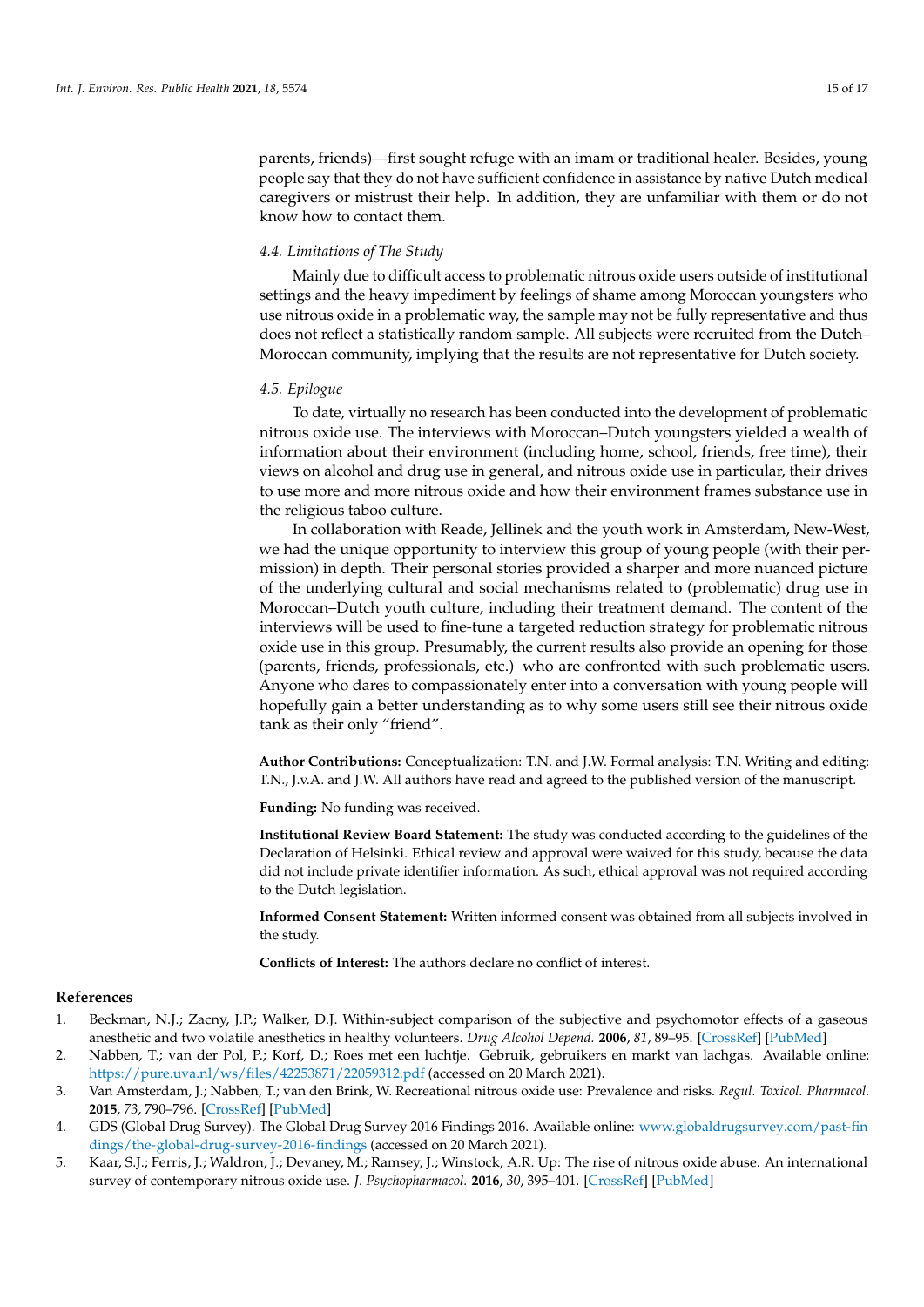- <span id="page-16-0"></span>6. Home Office. Drug Misuse: Findings from the 2016/17 Crime Survey for England and Wales 2017. Available online: [https://assets.Publishing.Service.Gov.Uk/government/uploads/system/uploads/attachment\\_data/file/642738/drug-misu](https://assets.Publishing.Service.Gov.Uk/government/uploads/system/uploads/attachment_data/file/642738/drug-misuse-2017-hosb1117.Pdf) [se-2017-hosb1117.Pdf](https://assets.Publishing.Service.Gov.Uk/government/uploads/system/uploads/attachment_data/file/642738/drug-misuse-2017-hosb1117.Pdf) (accessed on 25 March 2021).
- <span id="page-16-1"></span>7. Van Dorsselaer, S.; Tuithof, M.; Verdurmen, J.; Spit, M.; van Laar, M.; Monshouwer, K. *Jeugd en Riskant Gedrag 2015: Kerngegevens uit het Peilstationsonderzoek Scholieren*; Trimbos-Instituut: Utrecht, The Netherlands, 2016.
- <span id="page-16-2"></span>8. Van Laar, M.; van Ooyen-Houben, M.M.; Cruts, G.; Meijer, R.; Croes, E.; Ketelaars, T.; van der Pol, P. *Nationale Drug Monitor: Jaarbericht 2016*; Trimbos-Instituut: Utrecht, The Netherlands, 2016.
- <span id="page-16-3"></span>9. Van Laar, M.; Cruts, G.; van Miltenbyrg, L.; Strada, L.; Ketelaars, T.; Croes, E. *Nationale Drug Monitor: Jaarbericht 2019*; Trimbos-Instituut: Utrecht, The Netherlands, 2019.
- <span id="page-16-4"></span>10. Van Dorsselaer, S.; de Beurs, D.; Monshouwer, K. Middelengebruik onder studenten van 16–18 Jaar Op het MBO en HBO 2019/2020. Available online: <https://www.trimbos.nl/docs/b0133940-5d37-4e15-9a21-0001e11d3918.pdf> (accessed on 17 March 2021).
- <span id="page-16-5"></span>11. Toren, S.J.V.D.; van Grieken, A.; Raat, H. Associations of socio-demographic characteristics, well-being, school absenteeism, and substance use with recreational nitrous oxide use among adolescents: A cross-sectional study. *PLoS ONE* **2021**, *16*, e0247230. [\[CrossRef\]](http://doi.org/10.1371/journal.pone.0247230)
- <span id="page-16-6"></span>12. Winstock, A.; Barrett, M.; Ferris, J.; Maie, L. *Global Overview and Highlights*; Global Drugs Survey: London, UK, 2017.
- <span id="page-16-7"></span>13. CAM (Coördinatiepunt Assessment en Monitoring Nieuwe Drugs). Risicoschatting Nieuwe Drugs. Available online: [https://www.ri](https://www.rivm.nl/sites/default/files/2019-12/risicobeoordelingsrapport%20lachgas%2020191209%20beveiligd.pdf) [vm.nl/sites/default/files/2019-12/risicobeoordelingsrapport%20lachgas%2020191209%20beveiligd.pdf](https://www.rivm.nl/sites/default/files/2019-12/risicobeoordelingsrapport%20lachgas%2020191209%20beveiligd.pdf) (accessed on 18 March 2021).
- <span id="page-16-8"></span>14. Rijksoverheid. Blokhuis verbiedt lachgas door plaatsing onder Opiumwet 2019. Available online: [https://www.rijksoverheid.nl](https://www.rijksoverheid.nl/actueel/nieuws/2019/12/09/blokhuis-verbiedt-lachgas-doorplaatsing-onder-opiumwet) [/actueel/nieuws/2019/12/09/blokhuis-verbiedt-lachgas-doorplaatsing-onder-opiumwet](https://www.rijksoverheid.nl/actueel/nieuws/2019/12/09/blokhuis-verbiedt-lachgas-doorplaatsing-onder-opiumwet) (accessed on 12 March 2021).
- <span id="page-16-9"></span>15. Connexion. France May Ban 'Laughing Gas' sale to minors as usage grows 2020. Available online: [https://www.connexionfranc](https://www.connexionfrance.com/French-news/France-may-ban-laughing-gas-sale-to-minors-as-usage-grows) [e.com/French-news/France-may-ban-laughing-gas-sale-to-minors-as-usage-grows](https://www.connexionfrance.com/French-news/France-may-ban-laughing-gas-sale-to-minors-as-usage-grows) (accessed on 14 March 2021).
- <span id="page-16-10"></span>16. Rombouts, M.; van Dorsselaer, S.; van Schayck, T.; Tuithof, M.; Kleinjan, M.; Monshouwer, K. *Jeugd en Riskant Gedrag 2019: Kerngegevens uit het Peilstationsonderzoek Scholieren*; Trimbos: Utrecht, The Netherlands, 2020.
- <span id="page-16-11"></span>17. Winstock, A.R.; Ferris, J. Nitrous oxide causes peripheral neuropathy in a dose dependent manner among recreational users. *J. Psychopharmacol.* **2019**, *34*, 229–236. [\[CrossRef\]](http://doi.org/10.1177/0269881119882532)
- <span id="page-16-12"></span>18. NVIC (Nationaal Vergiftigingen Informatie Centrum). Acute vergiftigingen bij mens en dier. *NVIC Jaaroverzicht 2019/2020.* Available online: [https://assets-eu-01.kc-usercontent.com/4ecb7ebb-946a-0154-473e-737dbc98bace/dfcae674-90e0-492a-98c8](https://assets-eu-01.kc-usercontent.com/4ecb7ebb-946a-0154-473e-737dbc98bace/dfcae674-90e0-492a-98c8-040285769aa0/NVIC-jaaroverzicht-2019.pdf) [-040285769aa0/NVIC-jaaroverzicht-2019.pdf](https://assets-eu-01.kc-usercontent.com/4ecb7ebb-946a-0154-473e-737dbc98bace/dfcae674-90e0-492a-98c8-040285769aa0/NVIC-jaaroverzicht-2019.pdf) (accessed on 20 March 2021).
- <span id="page-16-13"></span>19. Conjaerts, S.H.; Bruijnes, J.E.; Beerhorst, K.; Breekman, R. Lachgas geïnduceerde poly neuropathie. *Ned. Tijdschr. Geneeskd.* **2017**, *161*, D2044. [\[PubMed\]](http://www.ncbi.nlm.nih.gov/pubmed/29192578)
- <span id="page-16-14"></span>20. Cheng, H.M.; Park, J.H.; Hernstadt, D. Subacute combined degeneration of the spinal cord following recreational nitrous oxide use. *BMJ Case Rep.* **2013**, *2013*. [\[CrossRef\]](http://doi.org/10.1136/bcr-2012-008509)
- 21. Dong, X.; Ba, F.; Wang, R.; Zheng, D. Imaging appearance of myelopathy secondary to nitrous oxide abuse: A case report and review of the literature. *Int. J. Neurosci.* **2018**, *129*, 225–229. [\[CrossRef\]](http://doi.org/10.1080/00207454.2018.1526801) [\[PubMed\]](http://www.ncbi.nlm.nih.gov/pubmed/30234413)
- 22. Garakani, A.; Jaffe, R.J.; Savla, D.; Welch, A.K.; Protin, C.A.; Bryson, E.O.; McDowell, D.M. Neurologic, psychiatric, and other medical manifestations of nitrous oxide abuse: A systematic review of the case literature. *Am. J. Addict.* **2016**, *25*, 358–369. [\[CrossRef\]](http://doi.org/10.1111/ajad.12372)
- 23. Keddie, S.; Adams, A.; Kelso, A.R.C.; Turner, B.; Schmierer, K.; Gnanapavan, S.; Malaspina, A.; Giovannoni, G.; Basnett, I.; Noyce, A.J. No laughing matter: Subacute degeneration of the spinal cord due to nitrous oxide inhalation. *J. Neurol.* **2018**, *265*, 1089–1095. [\[CrossRef\]](http://doi.org/10.1007/s00415-018-8801-3)
- <span id="page-16-15"></span>24. Oussalah, A.; Julien, M.; Levy, J.; Hajjar, O.; Franczak, C.; Stephan, C.; Laugel, E.; Wandzel, M.; Filhine-Tresarrieu, P.; Green, R.; et al. Global burden related to nitrous oxide exposure in medical and recreational settings: A systematic review and individual patient data meta-analysis. *J. Clin. Med.* **2019**, *8*, 551. [\[CrossRef\]](http://doi.org/10.3390/jcm8040551) [\[PubMed\]](http://www.ncbi.nlm.nih.gov/pubmed/31018613)
- <span id="page-16-16"></span>25. Stockton, L.; Simonsen, C.; Seago, S. Nitrous oxide–induced vitamin B12 deficiency. *Bayl. Univ. Med Cent. Proc.* **2017**, *30*, 171–172. [\[CrossRef\]](http://doi.org/10.1080/08998280.2017.11929571)
- <span id="page-16-17"></span>26. Vasconcelos, O.M.; Poehm, E.H.; McCarter, R.J.; Campbell, W.W.; Quezado, Z.M.N. Potential outcome factors in subacute combined degeneration. *J. Gen. Intern. Med.* **2006**, *21*, 1063–1068. [\[CrossRef\]](http://doi.org/10.1111/j.1525-1497.2006.00525.x) [\[PubMed\]](http://www.ncbi.nlm.nih.gov/pubmed/16970556)
- <span id="page-16-18"></span>27. VENVN (V&VN Kinderverpleegkunde). 64 Jongeren hebben een dwarslaesie door lachgas 2020. Available online: [https://www.venvn.](https://www.venvn.nl/afdelingen/kinderverpleegkunde/nieuws/64-jongeren-hebben-een-dwarslaesie-door-lachgas/) [nl/afdelingen/kinderverpleegkunde/nieuws/64-jongeren-hebben-een-dwarslaesie-door-lachgas/](https://www.venvn.nl/afdelingen/kinderverpleegkunde/nieuws/64-jongeren-hebben-een-dwarslaesie-door-lachgas/) (accessed on 20 March 2021).
- <span id="page-16-19"></span>28. Maliepaard, M.; Gijsberts, M. *Moslim in Nederland 2012*; SCP Publicatie: Den Haag, The Netherlands, 2012.
- <span id="page-16-20"></span>29. Huijnk, W. *De Religieuze Beleving van Moslims in Nederland: Diversiteit en Verandering in Beeld*; SCP Publicatie: Den Haag, The Netherlands, 2018.
- <span id="page-16-21"></span>30. De Hoon, S.; Van Tubergen, F. The Religiosity of Children of Immigrants and Natives in England, Germany, and the Netherlands: The Role of Parents and Peers in Class. *Eur. Sociol. Rev.* **2014**, *30*, 194–206. [\[CrossRef\]](http://doi.org/10.1093/esr/jcu038)
- 31. De Koning, M. *Zoeken Naar een 'Zuivere' Islam: Religieuze Beleving en Identiteitsvorming van Marokkaans Nederlandse Moslims*; Bert Bakker: Amsterdam, The Netherlands, 2008.
- <span id="page-16-22"></span>32. SCP (Sociaal Cultureel Planbureau). In het zicht van de toekomst. Available online: [https://kennisopenbaarbestuur.nl/media/2](https://kennisopenbaarbestuur.nl/media/233697/In-het-zicht-van-de-toekomst_Sociaal-cultureel-rapport-2004.pdf) [33697/In-het-zicht-van-de-toekomst\\_Sociaal-cultureel-rapport-2004.pdf](https://kennisopenbaarbestuur.nl/media/233697/In-het-zicht-van-de-toekomst_Sociaal-cultureel-rapport-2004.pdf) (accessed on 20 March 2021).